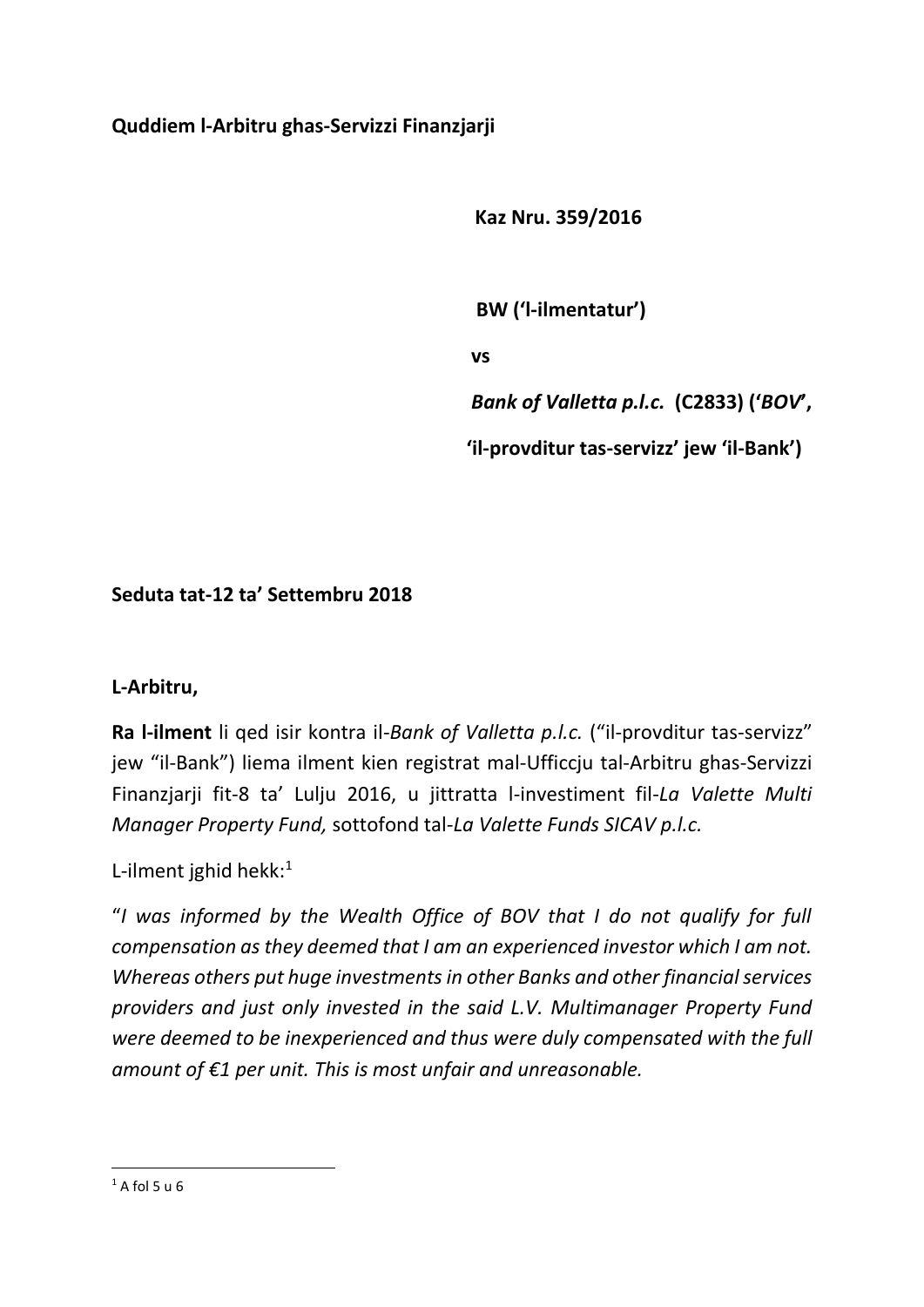*La Valette Multi Manager Property Fund was included as part of my portfolio with good prospects which materialised until the beginning of the financial services crisis and until the fund was suspended on August 2008."*

Bhala rimedju, l-ilmentatur qed jitlob dan:

"*Since there were issues with the management of the fund I expect compensation between 75c paid by the Bank and the price of 1 euro which amounts to €22,582.*" 2

L-ilmentatur kien investa darbtejn fil-*LVMMPF.* 3 L-ewwel darba kien fit-12 ta' Ottubru 2005, fejn kien xtara 146,944.72 *unit* bil-prezz ta' €1 ghal kull *unit.* 4 Sena wara, precizament, fl-10 ta' Ottubru 2006, rega' xtara 18,002.538 *unit* bil-prezz ta' €1.111. 5 Fit-12 ta' Frar 2008, biegh 44,938.03 *unit* bil-prezz ta' €1.1296 kull *unit* u rega' biegh 29,680.84 ohra fid-29 ta' Lulju 2008, bil-prezz ta' €1.0654 kull *unit.* 6

B'hekk kien baqalu 90,328.389 *units* u, fil-fatt, kien fuq dan il-bilanc li l-provditur tas-servizz ikkalkola l-kumpens ta' €0.75 kull *unit* fl-Offerta ta' Mejju 2011.<sup>7</sup>

## **Ra r-risposta fejn il-provditur tas-servizz wiegeb:**

*L-ilmentatur identifika lill-BOV bhala l-provditur tas-servizzi finanzjarji Ii kontrih dan l-ilment tressaq. Ghalkemm il-Valletta Fund Management Ltd. ukoll giet innotifikata b'dan l-ilment, imkien ma jirrizulta mill-ilment Ii l-ilmentatur ressaq dan l-ilment ukoll kontra Valletta Fund Management Ltd. Ghaldaqstant, Valletta Fund Management Ltd. ma hiex f'pozizzjoni Ii tirrispondi ghal dan l-ilment odjern stante Ii din I-istess Valletta Fund Management Ltd. imkien fl-ilment odjern ma giet identifikata bhala l-parti Ii kontriha tressaq dan l-ilment. Ghal din ir-raguni, l-esponent jissottometti Ii kwalunkwe decizjoni tas-Sinjurija Tieghu l-Arbitru* 

 $\overline{a}$  $2$  A fol 6

<sup>3</sup> Ara a fol 9

<sup>4</sup> Ara *Contract Note* sottomessa mill-provditur tas-servizz (a fol 127). L-applikazzjoni ghal din it-tranzazzjoni wkoll giet sottomessa mill-provditur tas-servizz (a fol 121). Ara wkoll il-prospett ta' *holdings* tal-ilmentatur (a fol 131)

<sup>5</sup> Ara il-prospett ta' *holdings* tal-ilmentatur (a fol 131)

*<sup>6</sup> Ibid.*

 $<sup>7</sup>$  A fol 108</sup>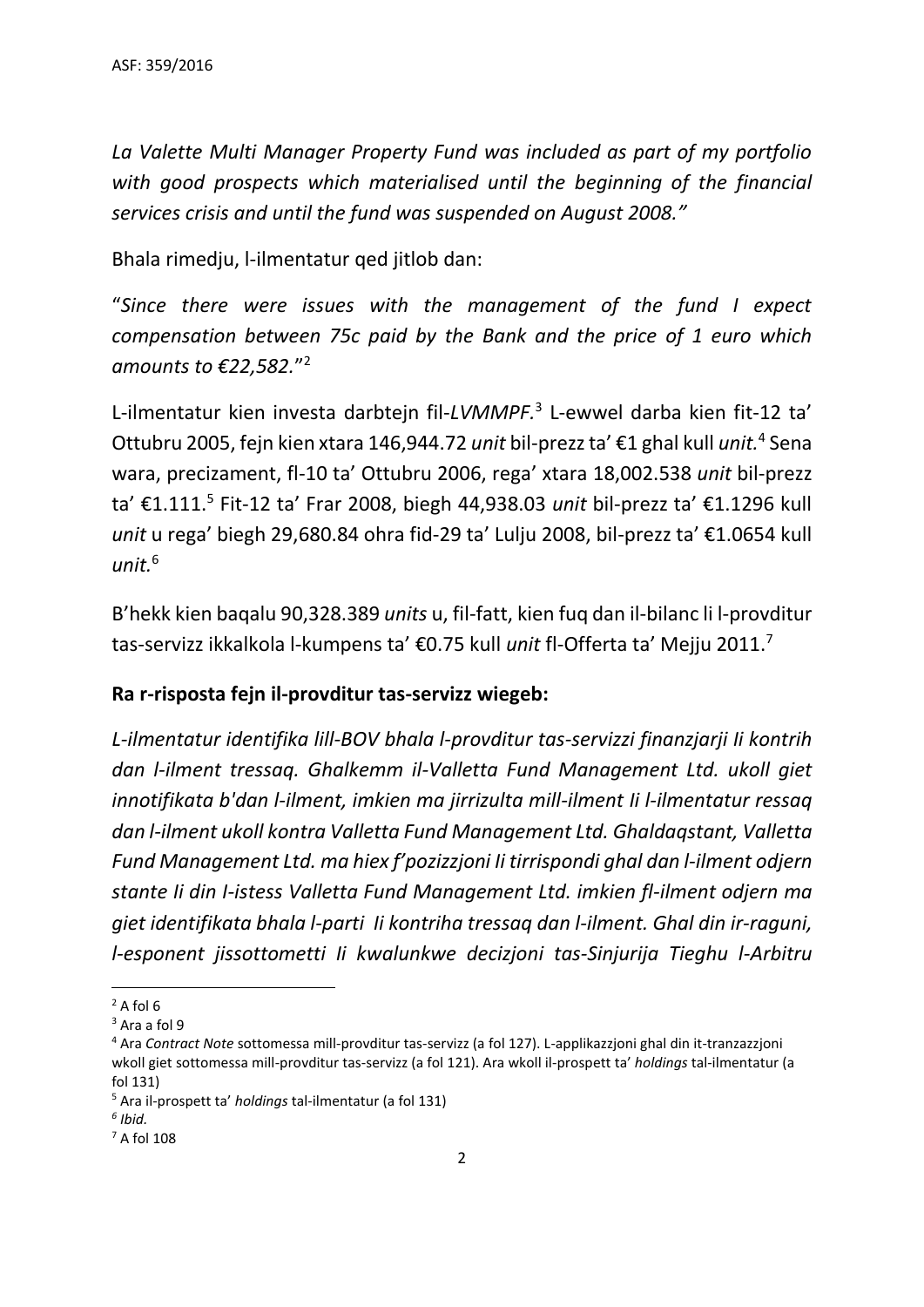*m'ghandhiex torbot Iill-Valletta Fund Management Ltd., u in generali lil hadd hlief lill-ilmentatur u lill-BOV.*

*L-esponenti jirrispondi illi t-talbiet tal-ilmentatur ma jistghux jintlaqghu gharragunijiet segwenti kif ser jirrizulta f'aktar dettall f'din ir-risposta:*

- *1. In linea preliminari s-Sinjurija Tieghu l-Arbitru ghandu qabel xejn jirrifjuta Ii jezercita l-poteri tieghu stante illi l-ilmentatur digà ressaq ilment filkonfront tal-Bank dwar l-istess lanjanzi;*
- *2. Minghajr pregudizzju ghas-suespost, u in linea preliminari wkoll, is-Sinjurija Tieghu l-Arbitru m'ghandux il-kompetenza taht il-ligi biex jiddeciedi dwar ilvalidità o meno tal-kuntratt ta' tranzazzjoni, jew jekk jorbotx il-kuntratt ta' tranzazzjoni bejn il-partijiet, u semmai tali kwistjoni jekk titqajjem ghandha tigi deciza mill-Prim'Awla tal-Qorti Civili b'mod esklussiv;*
- *3. Illi in linea preliminari wkoll, is-Sinjurija Tieghu l-Arbitru ghandu qabel xejn jirrifjuta Ii jezercita l-poteri tieghu stante tranzazzjoni li ghandha s-setgha ta' sentenza Ii ghaddiet in gudikat. <sup>8</sup> Minghajr limitazzjoni ghall-generalità tas-suespost dan jirrendi l-ilment de quo frivolu w vessatorju ai termini ta' l-artikolu 21(2)(c) tal-Kap. 555 tal-Ligijiet ta' Malta;*
- *4. Illi in linea preliminari wkoll, u minghajr pregudizzju ghas-suespost, is-Sinjurija Tieghu l-Arbitru ghandu wkoll jirrifjuta li jezercita l-poteri tieghu filkonfront ta' BOV stante illi s-Sinjurija Tieghu l-Arbitru ghandu s-setgha li jittratta biss ilmenti Ii jkunu tressqu minn "klijenti eligibbli";*
- *5. Illi in linea preliminari u minghajr pregudizzju ghas-suespost, il-BOV m'huwiex il-legittimu kontradittur f' dawn il-proceduri;*
- *6. Illi in linea preliminari wkoll, u minghajr pregudizzju ghas-suespost, lilmentatur la ghandu d-dritt u lanqas l-interess guridiku Ii jippromwovi dawn l-istanzi stante li biegh u ttrasferixxa d-drittijiet kollha tieghu inkluzi*

 $\overline{a}$ 

<sup>8</sup> Artikolu 1729(1) tal-Kodici Civili - Kap. 16 tal-Ligijiet ta' Malta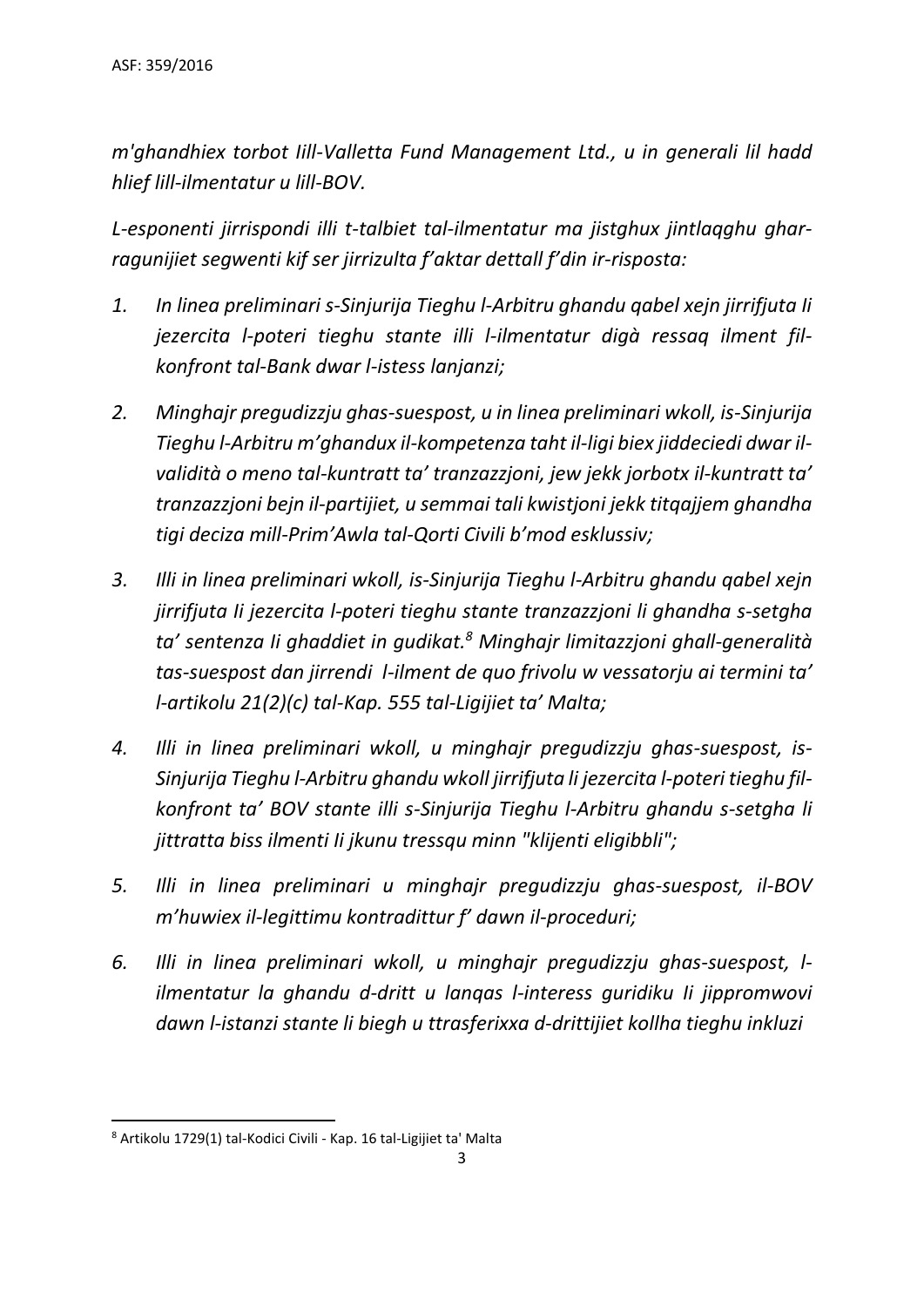*drittijiet litigjuzi fil-konfront tal-intimat, u allura ma jistax illum jezercita dritt li m'ghadux tieghu stante li kien gie debitament trasferit inter alia lillintimat li kontra tieghu qieghed isir dan l-ilment, u dan jikkostitwixxi wkoll ksur tad-dritt fondamentali tal-intimat li jgawdu l-proprjetà tieghu;*

- *7. In linea preliminari ukoll u minghajr pregudizzju ghas-suespost, l-ilment huwa preskritt:*
	- *(i) Kwalunkwe azzjoni li ghandha l-effett li tirrexxindi l-kuntratt li bi lilmentatur ittransiga mal-intimat hija preskritta bit-trapass ta'sentejn u dan abbazi tal-artikolu 1222 tal-Kap. 16 tal-Ligijiet ta' Malta; u*
	- *(ii) Minghajr pregudizzju ghas-suespost, anke li kieku ghall-grazzja taIargument il-kuntratt ta' tranzazzjoni kellu jigi skartat, it-talbiet talilmentatur imsejsa fuq allegazzjonijiet ta responsabbilità extra contrattuale jew aquiliana huma preskritti ai termini tal-artikolu 2153 tal-Kap. 16 tal-Ligijiet ta' Malta;*
- *8. Minghajr pregudizzju ghas-suespost, l-ilmentatur gie meqjus li jikkwalifika bhala 'experienced investor' skont I-Independent Review ta' Marccus Partners and Mazars Group u, ghalhekk, semmai ghandu juri li huwa 'inexperienced investor';*
- *9. Fil-mertu, u minghajr pregudizzju ghas-suespost, illi fi kwalunkwe kaz lilmentatur ma sofra ebda dannu bhala rizultat ta' xi imgiba illegali talintimat, u Ii fl-ebda cirkostanza l-intimat, ma huwa responsabbli ghall-hlas lill-ilmentatur ta' kwalsiasi somma in linea ta' danni jew xort' ohra;*
- *10. L-ispejjez ta' dawn l-istanzi ghandhom jigu ssopportati mill-ilmentatur.*

## **Sema' lill-partijiet.**

#### **Ra l-atti l-ohra tal-kaz.**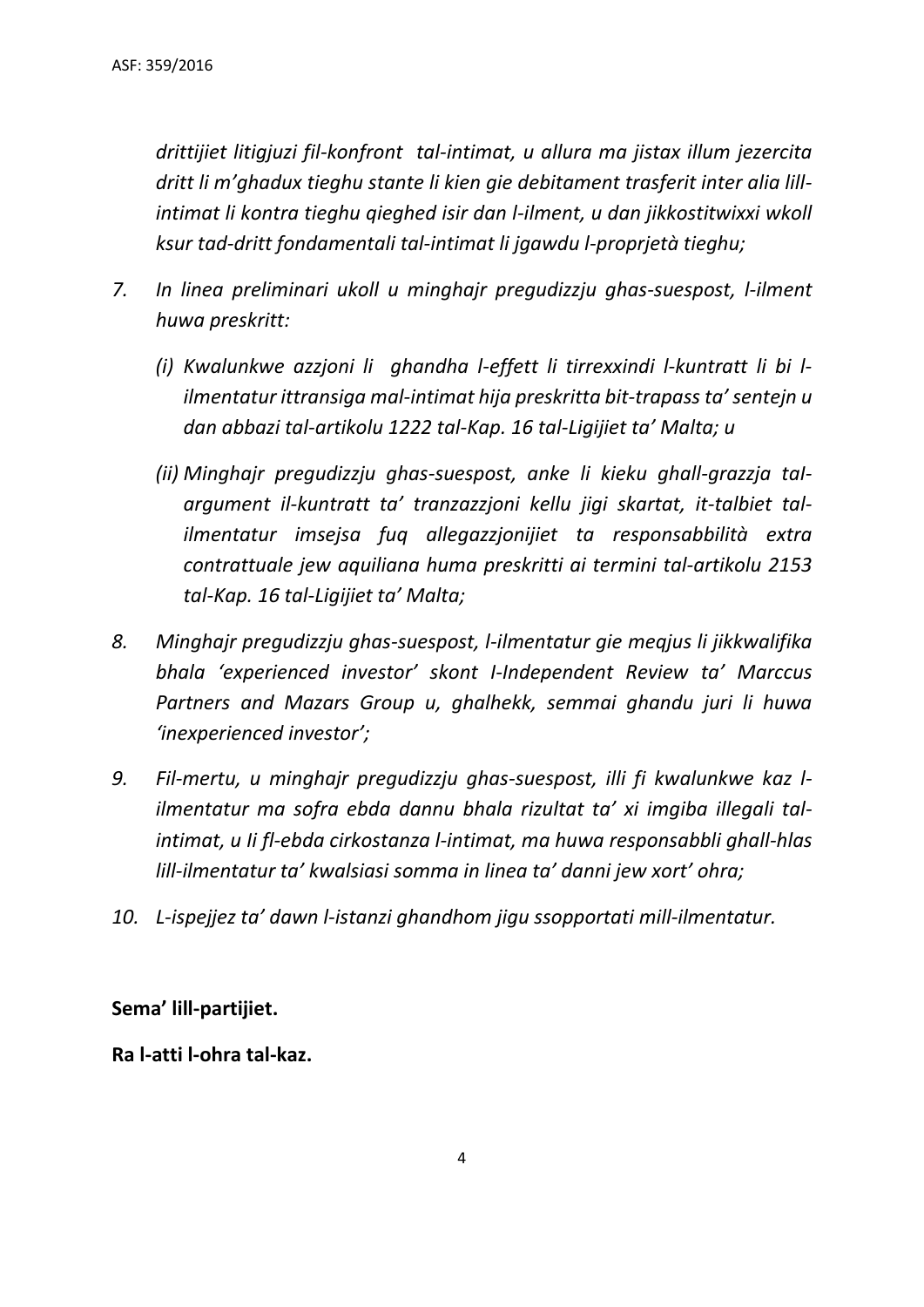## **Jikkonsidra**

## **Preliminari**

## **Sfond u Fatti ewlenin**

Fit-13 ta' Settembru 2005, twaqqaf il-*La Valette Multi Manager Property Fund* ("*LVMMPF*" jew "il-*Property Fund*" jew "il-Fond"), sottofond tal-*La Valette Funds SICAV p.l.c.* ("*SICAV*"). Fir-rigward tal-*La Valette Funds SICAV p.l.c*., il-*Valletta Fund Management Ltd.* ("*VFM*") u l-*Bank of Valletta p.l.c*. ("*BOV*") kienu rispettivament il-*Manager* responsabbli ghall-amministrazzjoni generali u limmanigjar tal-investimenti tas-*SICAV* u tal-Fond filwaqt li l-*BOV* gie inkarigat bhala *Custodian* tas-*SICAV* u tal-Fond.

Il-*BOV* kien ukoll intermedjarju, biegh u ta pariri lill-investituri tal-Fond, u anke kien inkarigat mid-distribuzzjoni tal-ishma fil-Fond. *Insight Investment Management Ltd.* kienu ingaggati mill-*VFM* bhala '*Sub-Investment Manager'* sabiex ikunu jistghu jassistu fl-immanigjar tal-assi tal-Fond.

Dan il-Fond kien licenzjat mill-*MFSA* bhala fond li kellu jinbiegh bhala *Professional Investor Fund* (*PIF*) lil investituri ta' esperjenza u dan skont il-ligijiet, regoli, kundizzjonijiet tal-licenzja, *guidelines* li ghandhom x'jaqsmu ma' investimenti ta' dan it-tip. Dan ifisser li dan il-Fond kien wiehed regolat u dovut isegwi dawn in-normi.

Dan il-Fond beda jinbiegh fuq skala kbira, fost l-ohrajn mill*-Branches* tal-*BOV* u inbiegh, mhux biss lil investituri professjonali, imma wkoll lil hafna *retail clients.* Numru kbir ta' investituri hadu sehem f'dan il-Fond riferut wkoll fil-qosor f'din id-decizjoni bhala l-"*Property Fund" jew "LVMMPF"*.

Kif rikjest mil-ligi, meta tnieda dan il-Fond hareg is-*Supplementary Prospectus* tal-1 ta' Settembru 2005, u diversi Prospetti Supplimentari ohra.

L-ghan tal-Fond gie deskritt bhala wiehed li jinvesti fil-proprjetà biex jipprovdi lill-investituri tieghu dhul u tkabbir fil-kapital billi jinvesti f'fondi ohra ta' investimenti li jinvestu fil-proprjetà.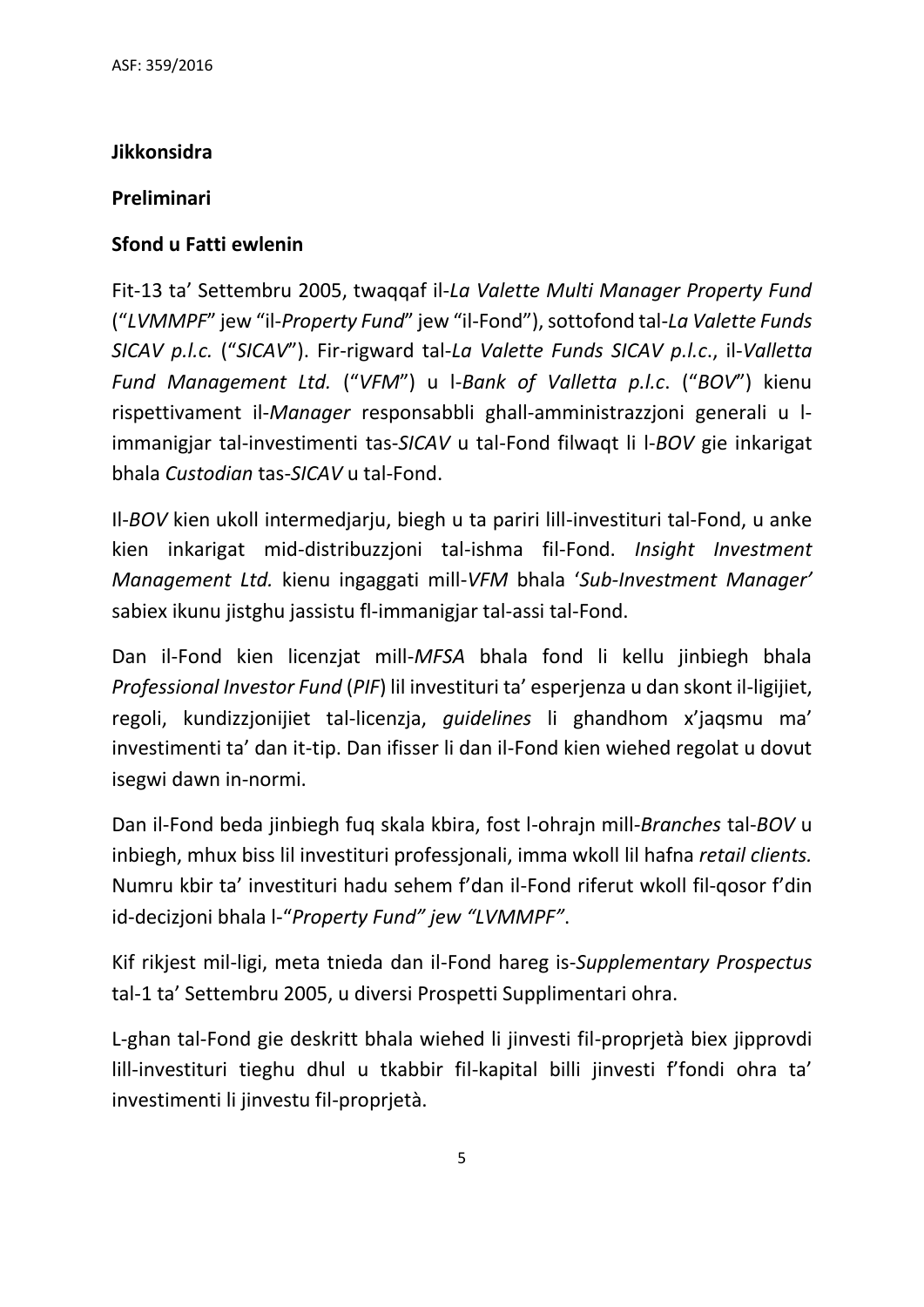Skont is-*Supplementary Prospectuses* li hargu l-provdituri, kien hemm diversi restrizzjonijiet, fosthom, restrizzjoni kif jinvestu li kienet taqra hekk:

"*The limit on the level of gearing that the Fund's underlying real estate property funds may be exposed to is of a maximum of 100% of their respective net assets."<sup>9</sup>*

F'Settembru 2007, il-prezz ta' kull sehem beda niezel. Fis-7 t'Awwissu 2008, il-*VFM* infurmat lill-investituri li kien qed jigi sospiz il-fidi mill-Fond b'effett immedjat liema fidi baqa' sospiz sal-2010. Dan kien ifisser li min kellu bzonn ilflus u ried jifdi l-investiment tieghu ma setax.

Fl-2010 saru laqghat ghall-investituri bl-iskop li jigu mwaqqfa '*Side Pocket'* u '*Main Pool'* li gew deskritti mid-Diretturi tas-*SICAV* bhala: is-*Side Pocket* li kien jinkludi dawk il-fondi li kien investa fihom il-Fond li kellhom "*it-talbiet ta' fidwa sospizi jew differiti u/jew issospendew id-determinazzjoni tal-valur nett tal-assi*'', filwaqt li fil-*Main Pool* iddahhlu "*l-assi li kienu zammew livell sufficjenti ta' likwidità u li ghalihom il-kumpanija tinsab f'pozizzjoni li tistabbilixxi valur kredibbli."*

L-azzjonisti inghataw ishma maghrufin bhala *Side Pocket Shares* u *Main Pool Shares.*

Kif il-*Malta Financial Services Authority* ("*MFSA*"), ir-regolatur tas-settur, dehrilha li kellha taghmel diversi inkjesti biex tistabbilixxi l-fatti u taghti dawk iddirezzjonijiet li kienet tista' taghmel skont il-ligi.

Filwaqt li kienu ghaddejjin inkjesti mill-*MFSA* li kien ghadhom ma gewx konkluzi, il-*BOV,* ghan-nom tieghu kif ukoll ghall-Grupp *BOV* inkluza l-*VFM*, ghamel dik li ssejhet Offerta<sup>10</sup> sabiex jixtri l-ishma tal-investituri fil-Fond bil-prezz ta' €0.75

1

<sup>9</sup> Din ir-restrizzjoni hija indikata bhala *Investment Restriction (v)* fil-Prospett Supplimentari originali tal-1 ta' Settembru 2005, u fi Prospetti Supplimentari ohra ta' wara b'eccezzjoni fis-*Supplementary Prospectus* tat-18 t'Awwissu 2010, fejn hi mnizzla bhala Restrizzjoni Numru (vi). Ghalhekk se tigi riferuta fit-*text* kollu ta' din iddecizjoni bhala '*Investment Restriction (v),* fil-qosor *IR(v)'.*

<sup>10</sup> Riferuta fit-test kollu ta' din id-decizjoni wkoll bhala 'l-Offerta'.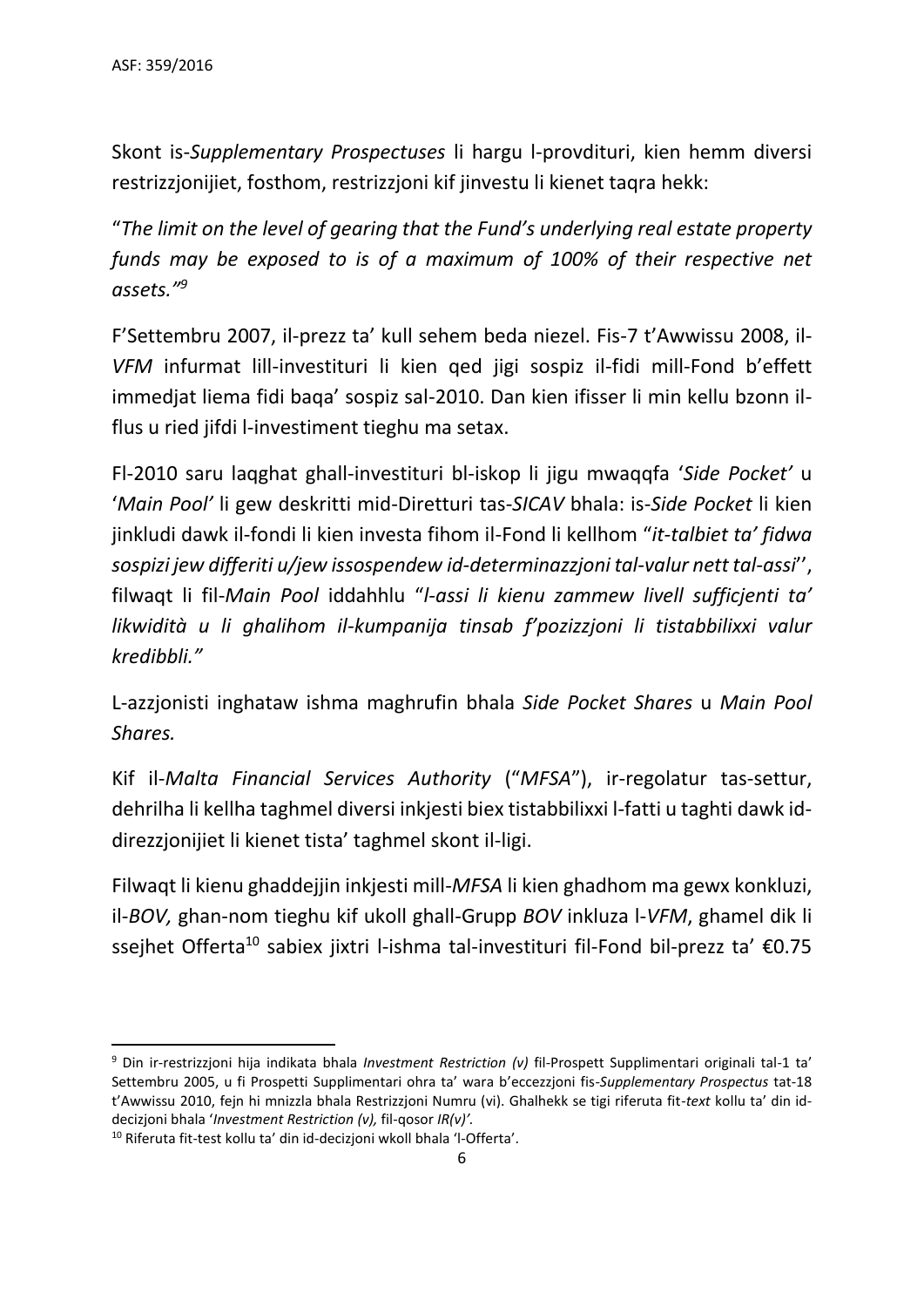kull sehem. Din l-Offerta harget fis-26 ta' Mejju 2011,<sup>11</sup> u l-investituri kellhom jiddeciedu jekk jaccettawhiex jew le sat-30 ta' Gunju 2011.

Din l-Offerta kienet wahda kundizzjonata, it-termini u l-kundizzjonijiet taghha stabbiliti mill-*BOV* minghajr ebda diskussjoni taghhom mal-investituri. Fosthom, iddahhlet il-kundizzjoni li min ser jaccetta l-Offerta kien qed jirrinunzja ghal kwalunkwe drittijiet legali li kellu jew jista' jkollu kontra l-Grupp *BOV*, id-Diretturi tal-Bordijiet taghhom u l-impjegati.

F'ittra li baghat il-*BOV* lill-investituri<sup>12</sup> inghad lilhom li setghu jaccettaw l-Offerta u setghu ma jaccettawhiex, u gie enfasizzat li ftehim bonarju skont it-termini u kundizzjonijiet tal-istess Offerta kienet l-ahjar triq biex jigu evitati proceduri twal fil-Qorti.

Dawn it-termini tal-Offerta ma kinux accettabbli ghall-*MFSA*.

Fit-28 ta' Gunju 2011, jigifieri jumejn qabel ma ghalqet l-Offerta, l-*MFSA*, skont l-Artikolu 15 tal-*Investment Services Act*, harget direttiva lill-*BOV* li kienet tghid li l-accettazzjoni tal-Offerta kellha tkun minghajr pregudizzju ghad-drittijiet li investituri seta' kellhom ghal kumpens jew, addirittura, li jigu mpoggija fissitwazzjoni finanzjarja li kellhom qabel ma ghamlu l-investiment fil-Fond.<sup>13</sup> Din id-Direttiva kienet giet appellata mill-*BOV* quddiem il-*Financial Services Tribunal*, però liema appell ma baqax jigi segwit.

Diversi ilmenti li kienu ghamlu l-investituri mal-*MFSA* kien ghadhom mhumiex decizi.

Sadanittant, sitt ijiem qabel ghalqet l-Offerta, jigifieri fl-24 ta' Gunju 2011, l-*MFSA* harget zewg rapporti dwar il-mod kif il-provdituri tas-servizz kienu investew il-flus tal-investituri in konnessjoni mar-restrizzjonijiet ta' investiment u dwar il-monitoragg tal-istess Fond.

<sup>1</sup> <sup>11</sup> Ittra mibghuta mic-*Chairman* tal-*BOV* f'isem il-Grupp *BOV* datata 26 ta' Mejju 2011.

<sup>12</sup> *Ibid*

<sup>13</sup> *Media Release* 3/11/2011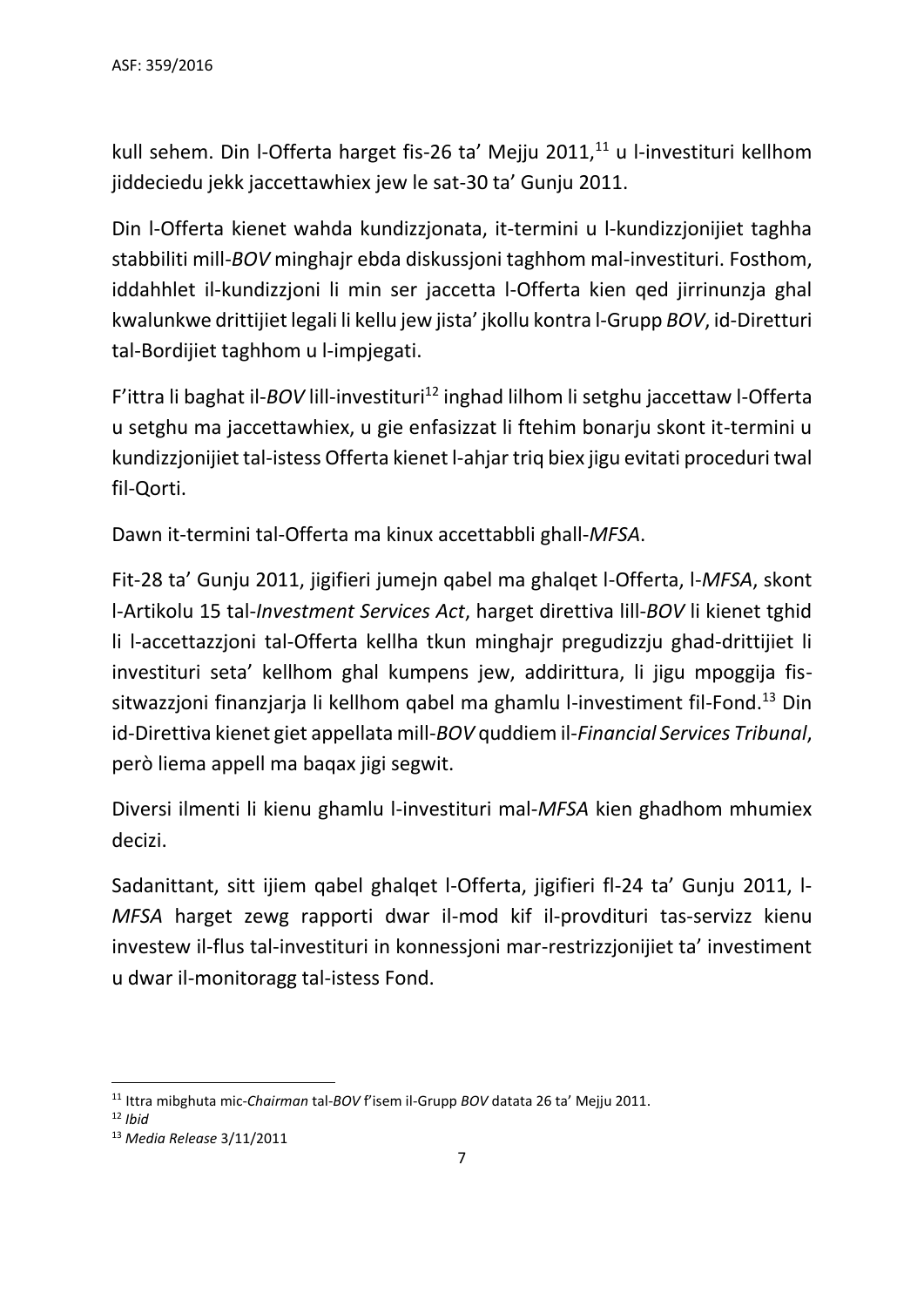F'dawn ir-rapporti, l-*MFSA* sabet li l-*BOV* u l-*VFM* kienu ikkommettew diversi nuqqasijiet.

Fir-rapport datat l-24 ta Gunju 2011,<sup>14</sup> li kien jittratta dwar l-obbligi li kellu l-*BOV* fil-monitoragg ta' *compliance* mal-*Investment Restrictions* inseriti fil-Prospett Supplimentari, l-*MFSA* sabet diversi nuqqasijiet, fosthom, li:

- i. il-*BOV* applika hazin l-*Investment Restriction (v)* tal-Prospett Supplimentari u, ghalhekk, naqas mill-obbligi tieghu *"of care and diligence required of Licence Holders with regard to their conduct of business";*<sup>15</sup>
- ii. il-*BOV* naqas mir-responsabbiltajiet tieghu li jissorvelja li l-Fond jaderixxi mal-*Investment Restriction (v)* u, ghalhekk, ma mexiex mal-obbligu tieghu ta' "*due care and diligence in the best interests of the Fund and its unit holders";<sup>16</sup>* li l-*BOV* ma kellux procedura tajba *(proper procedures)* sabiex ikun jista' jissorvelja lill-*VFM* u *Insight* fil-*Leverage Investment Restriction* u ma kisibx informazzjoni bizzejjed sabiex ikun inkonfortat li l-Fond kien qed jigi, *"managed in line with Investment Restriction (v) to enable accurate reporting in the annual Custodian Report to unit-holders"*; <sup>17</sup> li kellu deficjenzi fiz-zamma tar*-records* tieghu.<sup>18</sup>

Minhabba dawn in-nuqqasijiet, l-*MFSA* imponiet multa amministrattiva fuq il-*BOV* ta' €197,995.<sup>19</sup>

Fir-rapport l-iehor dwar il-*VFM*, bl-istess data tal-24 ta' Gunju 2011, l-*MFSA* sabet nuqqasijiet fil-qadi ta' dmirijietha ghal dak li ghandu x'jaqsam maddmirijiet taghha ghall-osservanza tal-*Investment Restrictions* tal-Fond. Fost dawn in-nuqqasijiet, l-*MFSA* semmiet li l-*VFM* kienet applikat hazin l-*Investment Restriction (v)* u, ghalhekk, *"having therefore fallen short of the level of care and diligence required''* u kisret diversi regoli li kienu japplikaw ghaliha u ma kinetx

**.** 

<sup>19</sup> *Ibid* 

<sup>14</sup> *Report on the MFSA's investigation on the manner in which Bank of Valletta p.l.c. fulfilled its duties with regards to the monitoring of compliance with the La Valette Multi Manager Property Fund Investment Restrictions.*

<sup>15</sup> *Ibid p 8*

<sup>16</sup> *Ibid p 9*

<sup>17</sup> *Ibid* 

<sup>18</sup> *Ibid p 10*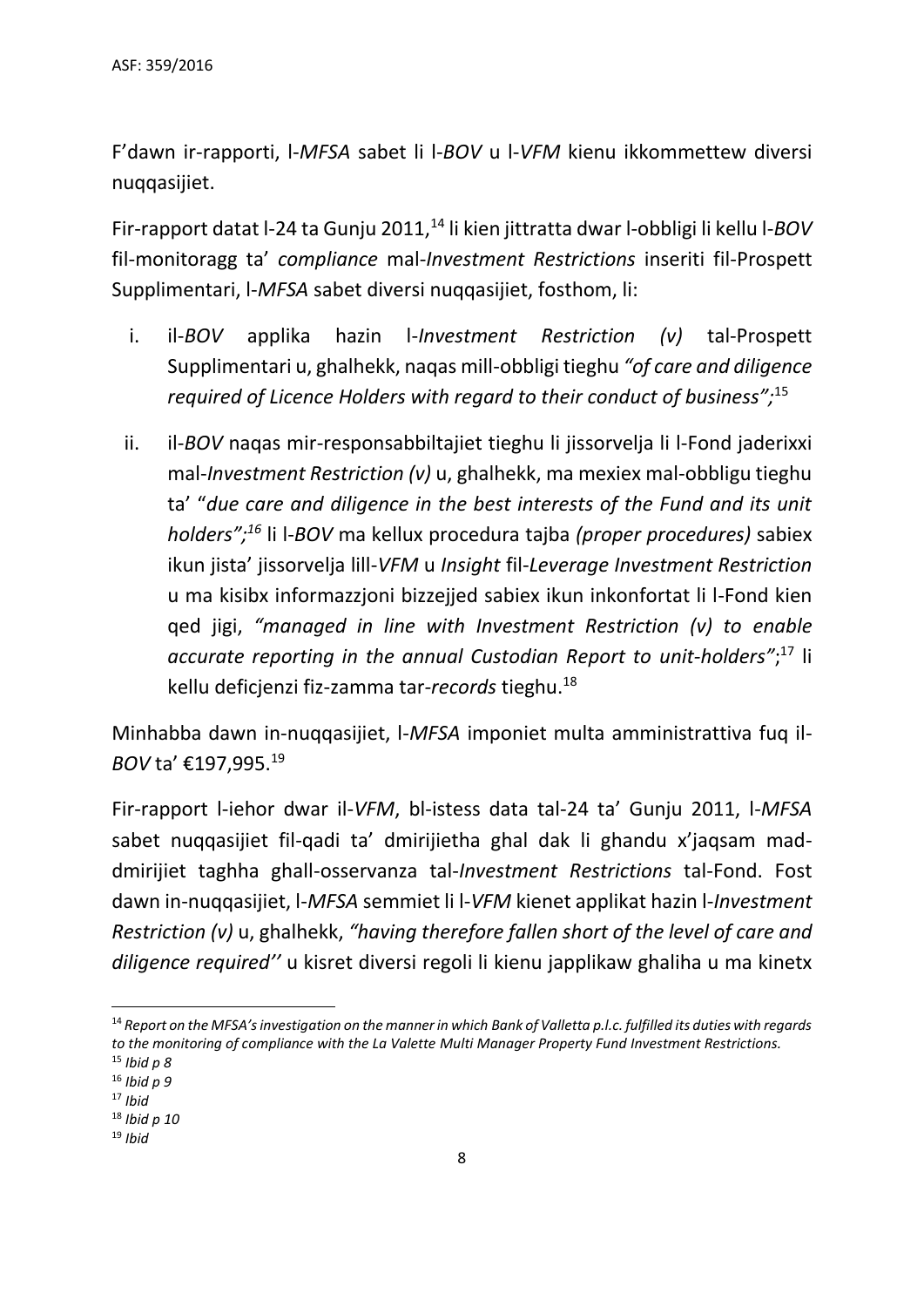agixxiet fl-interess tal-klijenti u tas-suq. Kellha wkoll deficjenzi biex tissindika kif kienu qed jinvestu l-fondi l-*Insight* li kien is-*Sub-Manager*. <sup>20</sup> L-*MFSA* immultat lill-*VFM* is-somma ta' €149,821.

Il-*BOV* hareg *Company Announcement* li tghid li kien se jappella din id-decizjoni tal-*MFSA*. Però, f*'Company Announcement* li hareg, sussegwentement, fit-18 ta' Lulju 2011, il-Bank habbar li mhux ser jappella ghaliex kellu konkorrenza kbira ghall-Offerta u, flimkien mal-*VFM*, ma riedux itawwlu l-kwistjoni.

Ir-rapport l-iehor dwar prattici ta' bejgh ta' *units* fil-*Property Fund,* l-*MFSA* hargitu fit-22 ta' Gunju 2012, kwazi sena wara li ghalqet l-Offerta.

L-*MFSA* sabet diversi nuqqasijiet fosthom: nuqqas ta' pariri tajbin (*inappropriate*) lill-klijenti kif ukoll sabet prattici ta' "*misleading information"* lillklijenti, kif ukoll ksur ta' diversi regolamenti li jirregolaw it-thaddim tan-negozju applikabbli dak iz-zmien.<sup>21</sup>

Ghalhekk imponiet multa amministrattiva fuq il-*BOV* ta' €203,350.

Il-Bank hallas il-multa u l-appell li kien ghamel quddiem it-Tribunal ghas-Servizzi Finanzjarji kontra parti minn din id-decizjoni li gie irtirat mill-*BOV* minghajr ma accetta l-ebda responsabbiltà legali.

**Ghall-***MFSA***, l-Offerta ma kinetx ikkonkludiet il-kaz, kif kienet l-intenzjoni tal-***BOV* **li min jehodha kien ikun qed icedi kwalunkwe dritt legali kontra l-***BOV***. Fil-fatt, permezz ta' Direttiva tat-28 ta' Gunju 2011, l-***MFSA* **obbligat lill-Bank biex jizgura illi l-accettazzjoni ta' din l-Offerta kellha tkun minghajr pregudizzju ghal kwalunkwe dritt li whud mill-investituri kellhom ghal kumpens jew, addirittura, jergghu jitpoggew fil-qaghda finanzjarja taghhom qabel ma investew fil-***Property Fund.*

1

<sup>20</sup> *Ibid p. 8-9*

<sup>21</sup> *Report on the MFSA investigation into the sales practices by Bank of Valletta p.l.c. of the La Valette Multi-Manager Property Fund.*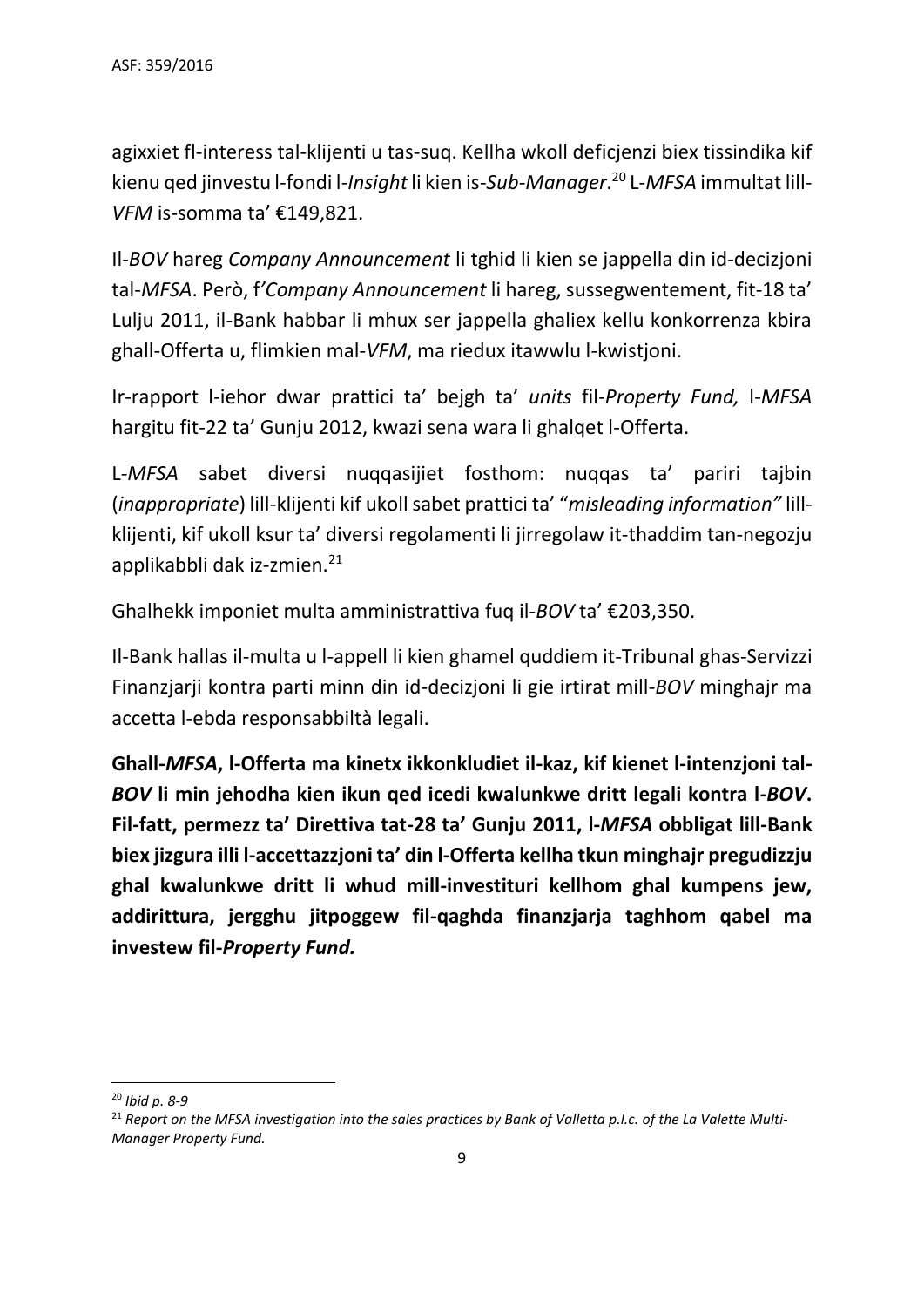Permezz ta' ittra tal-1 ta' Gunju 2012,<sup>22</sup> l-MFSA infurmat lill-BOV li kienet se tigi appuntata kumpanija professjonali li tagixxi b'mod indipendenti sabiex, fost affarijiet ohra, kellha tikklassifika lill-investituri bhala dawk li kienu jikkwalifikaw bhala '*experienced investors'* u ohrajn li ma kinux jikklassifikaw bhala '*experienced investors',* bl-intenzjoni li min ikun eligibbli jithallas kumpens mill-*BOV*.

Giet appuntata id-ditta ta' *Mazars*, li r-rapport taghhom tlesta fil-21 ta' Jannar 2013.<sup>23</sup> L-*MFSA* ghaddiet lista ta' investituri li, skont dan ir-rapport, kellhom jinghataw kumpens, u l-*BOV* hallas lil dawk l-investituri li kienu eligibbli skont irrapport tal-*Mazars*.

Skont dawn il-kriterji gie deciz min kellu jinghata kumpens u min ma kellux jinghata kumpens. Minkejja li l-*BOV* kien nizzel fl-Offerta li din kienet tikkonkludi l-kaz ghal min jaccettaha, *(in full and final settlement*), xorta wahda ghamel hlasijiet lil diversi investituri skont kif stabbilit mill-*Mazars*.

Il*-Bank of Valletta*, f'isem il-Grupp, hallas din id-differenza lil numru ta' investituri, izda ohrajn li nstabu li kellhom "*l-esperjenza*" jew li t-tranzazzjoni kienet fuq bazi ta' '*Execution Only'* ma inghatawx id-differenza bejn dak li investew u l-ammont imhallas bl-Offerta jew minghajrha.

## **Eccezzjonijiet Preliminari**

## **Eccezzjonijiet dwar Gurisdizzjoni**

Il-provditur tas-servizz qajjem tlett eccezzjonijiet dwar il-kompetenza fis-sens li l-Arbitru m'ghandux jisma' dan il-kaz ghaliex m'ghandux il-kompetenza taht illigi li jiddeciedi dwar kuntratt ta' tranzazzjoni bejn il-partijiet li saret *res judicata* liema kwistjoni tista' titqajjem biss quddiem il-Prim'Awla tal-Qorti Civili b'mod esklussiv; li, ghalhekk, l-ilment huwa wiehed frivolu u vessatorju *ai termini* tal-

<sup>1</sup> <sup>22</sup> Ittra mid-Direttur Generali tal-*MFSA* lic-*Chairman* tal-*BOV* annessa bhala *Exhibit 1* quddiem il-*Financial Services Tribunal* fil-kaz: *BOV* vs *MFSA*.

<sup>23</sup> *Mazars - Independent Expert's Report, 21 January 2013.*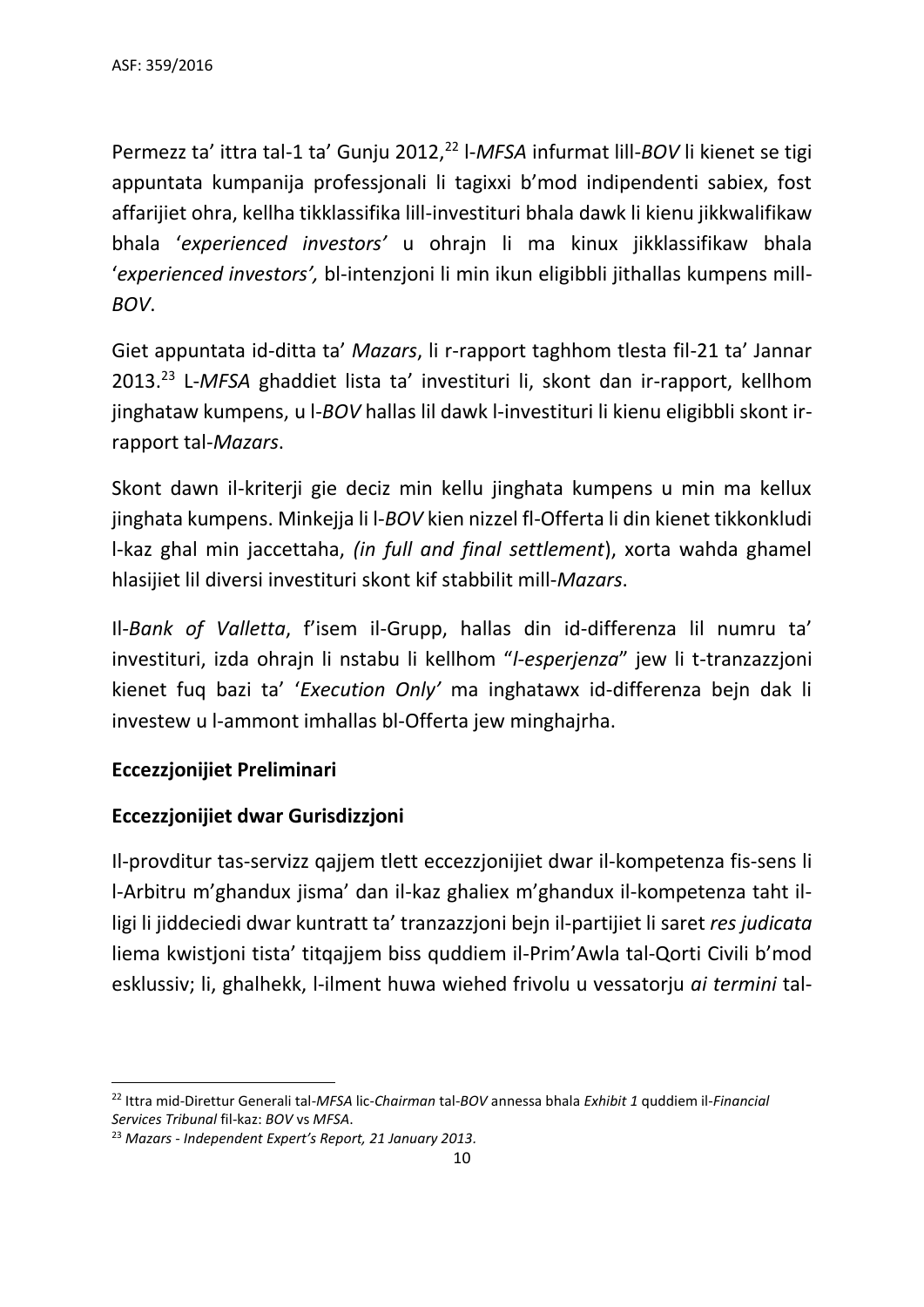Artikolu 21(2)(c) tal-Kap. 555 u li fil-konfront tal-*BOV* l-ilmentatur mhuwiex "*klijent eligibbli".*

L-Arbitru ser jittratta dawn l-eccezzjonijiet dwar kompetenza flimkien.

L-Arbitru ghas-Servizzi Finanzjarji gie mwaqqaf permezz tal-Att XVI tal-2016 (Kap. 555 tal-Ligijiet ta' Malta) li stabbilixxa l-kompetenza tieghu. Ghalhekk, ilkompetenza tal-Arbitru ma tiddependix fuq ir-rieda jew ix-xewqa tal-partijiet jew il-materja li dwarha jigi mitlub jiddeciedi, izda hija stabbilita fuq kriterji oggettivi li l-legizlatur deherlu li ghandu jistabbilixxi.

Skont il-Kap. 555 tal-Ligijiet ta' Malta,<sup>24</sup> l-Arbitru ghandu l-kompetenza li "*jisma' lmenti skont il-funzjonijiet tieghu taht l-Artikolu 19 (1) fir-rigward tal-imgiba ta' provditur tas-servizzi finanzjarji*." M'hemm l-ebda kwalifika dwar il-materja talilment u l-Arbitru jista' jisma' kwalunkwe ilment imressaq minn klijent eligibbli kontra provditur tas-servizzi finanzjarji dejjem fil-limiti tal-istess Att.

Dan huwa imsahhah minn dak li hemm provdut fl-Artikolu 19 (1) fejn il-funzjoni primarja tal-Arbitru hija deskritta bhala dik li *"jittratta lmenti mressqa minn klijenti eligibbli."* L-istess, m'hemm l-ebda limitazzjoni xi jkun l-ilment imressaq sakemm jaqa' fil-parametri tal-istess Kap. 555.

Ghalhekk, it-test tal-kompetenza huwa li min iressaq l-ilment irid ikun "*klijent eligibbli"* u kontra min jitressaq l-ilment irid ikun "*provditur tas-servizzi finanzjarji"* skont id-definizzjoni tal-Kap. 555.

*"Klijent eligibbli*" huwa definit bhala: "*klijent li jkun konsumatur ta' provditur tasservizzi finanzjarji, jew li lilu l-provditur tas-servizzi finanzjarji jkun offra li jipprovdi xi servizz finanzjarju, jew li talab il-provdiment ta' xi servizz finanzjarju minn provditur tas-servizzi finanzjarji."*<sup>25</sup> L-istess artikolu jipprovdi li "'*klijent' ghandu jinkludi, persuna fizika, inkluzi s-successuri taghha fit-titolu jew mikrointrapriza."*

Il-ligi tistabbilixxi wkoll min hu provditur tas-servizzi finanzjarji:

**.** 

<sup>24</sup> Art. 21(1)(b) tal-Kap. 555

<sup>25</sup> Kap. 555, Art. 2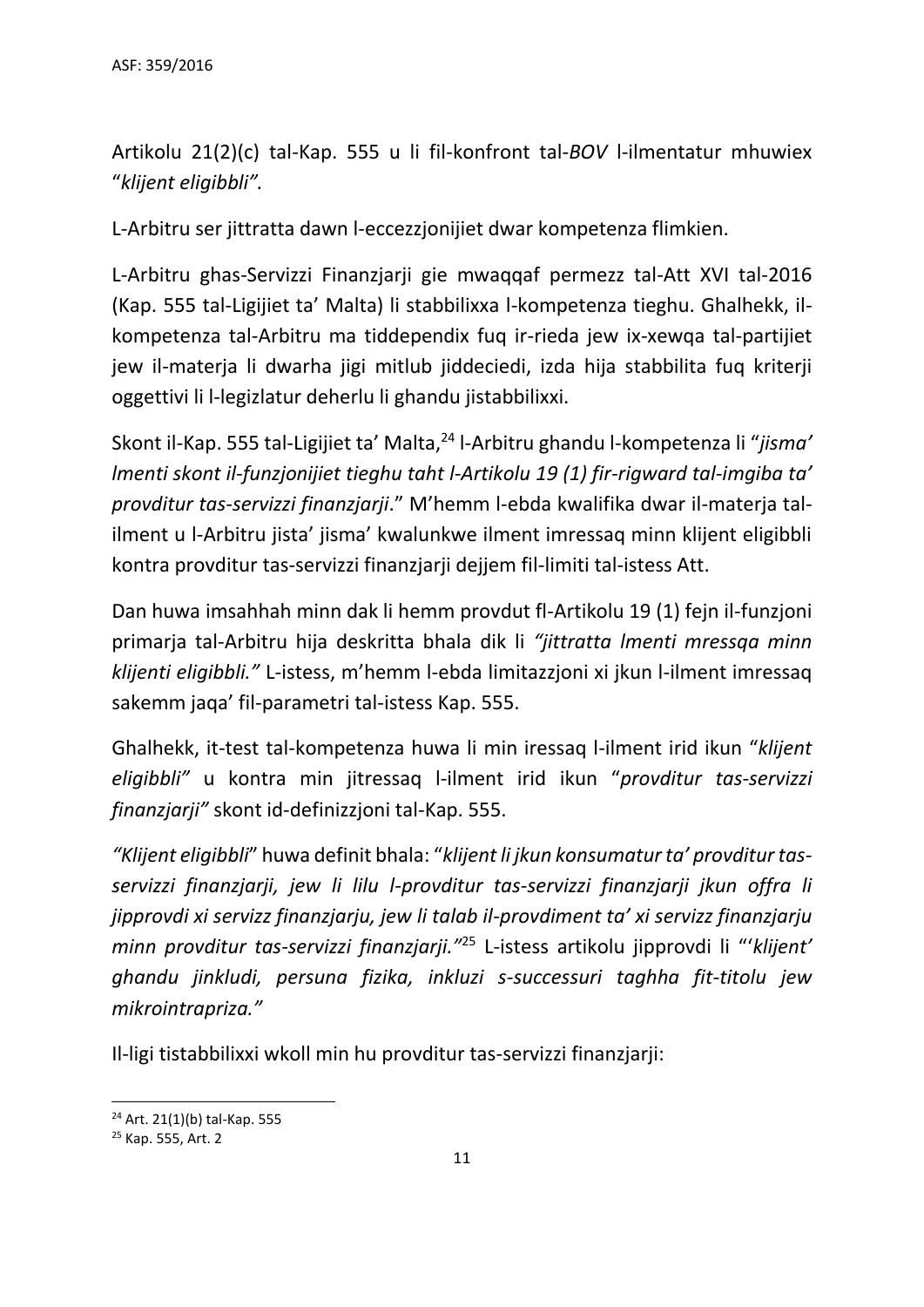"'*provditur tas-servizzi finanzjarji' tfisser provditur tas-servizzi finanzjarji li jkun jew li jkun gie licenzjat jew awtorizzat xort'ohra mill-Awtorità ghas-Servizzi Finanzjarji ta' Malta skont l-Att dwar l-Awtorità ghas-Servizzi Finanzjarji ta' Malta jew kull ligi ohra tas-servizzi finanzjarji, inkluz izda mhux limitat ghal servizzi ta' investiment, ibbankjar, istituzzjonijiet finanzjarji, karti ta' kreditu, pensjonijiet u assigurazzjoni…"<sup>26</sup>*

L-ilmentatur odjern huwa klijent eligibbli filwaqt li l-provditur tas-servizz huwa provdituri tas-servizz skont id-definizzjoni tal-Kap. 555 fuq citat.

Ghalhekk, il-kompetenza tal-Arbitru tiskatta hekk kif jigu sodisfatti dawn irrekwiziti tal-ligi u, galadarba tiskatta din il-kompetenza, l-Arbitru mhuwiex ristrett biex jisma' ilment, tkun xi tkun il-materja u l-kwalità tieghu, basta jkun marbut ma' xi servizz fil-qasam tas-servizzi finanzjarji u moghti minn provditur ta' servizz li jaqa' taht id-definizzjoni tal-ligi.

Il-legizlatur bl-ebda mod ma illimita l-kompetenza tal-Arbitru hlief ghal dak li jipprovdi l-istess Att. Perezempju, l-Arbitru jista' jisma' kazi li jmorru lura sal-1 ta' Mejju 2004, (u mhux aktar), u "*jista' jaghti rimedju pekunjarju ghal kull ilment sa massimu ta' €250,000."*

Li kieku l-legizlatur ried jillimita l-kompetenza tal-Arbitru, fic-cirkostanzi li qed jghid il-provditur tas-servizz, allura, kieku kien jaghmel hekk, imma dan illegizlatur m'ghamlux.

Irid jinghad ukoll li l-*MFSA* qatt ma qieset li ghax il-klijenti kienu iffirmaw l-Offerta u l-Accettazzjoni dan kien jammonta ghal tranzazzjoni finali.

**Ghall-***MFSA***, l-Offerta ma kinetx tikkonkludi l-kaz, kif kienet l-intenzjoni tal-***BOV* **li min jehodha kien ikun qed icedi kwalunkwe dritt legali kontra l-***BOV***. Fil-fatt, permezz ta' Direttiva tat-28 ta' Gunju 2011, <sup>27</sup> l-***MFSA* **obbligat lill-Bank biex jizgura illi l-accettazzjoni ta' din l-Offerta kellha tkun minghajr pregudizzju ghal kwalunkwe dritt li whud mill-investituri kellhom ghal kumpens jew,** 

**<sup>.</sup>** <sup>26</sup> *Ibid*

<sup>27</sup> *MFSA Media Release* MR 11/ 2011 - <https://www.mfsa.com.mt/pages/announcements.aspx?id=1>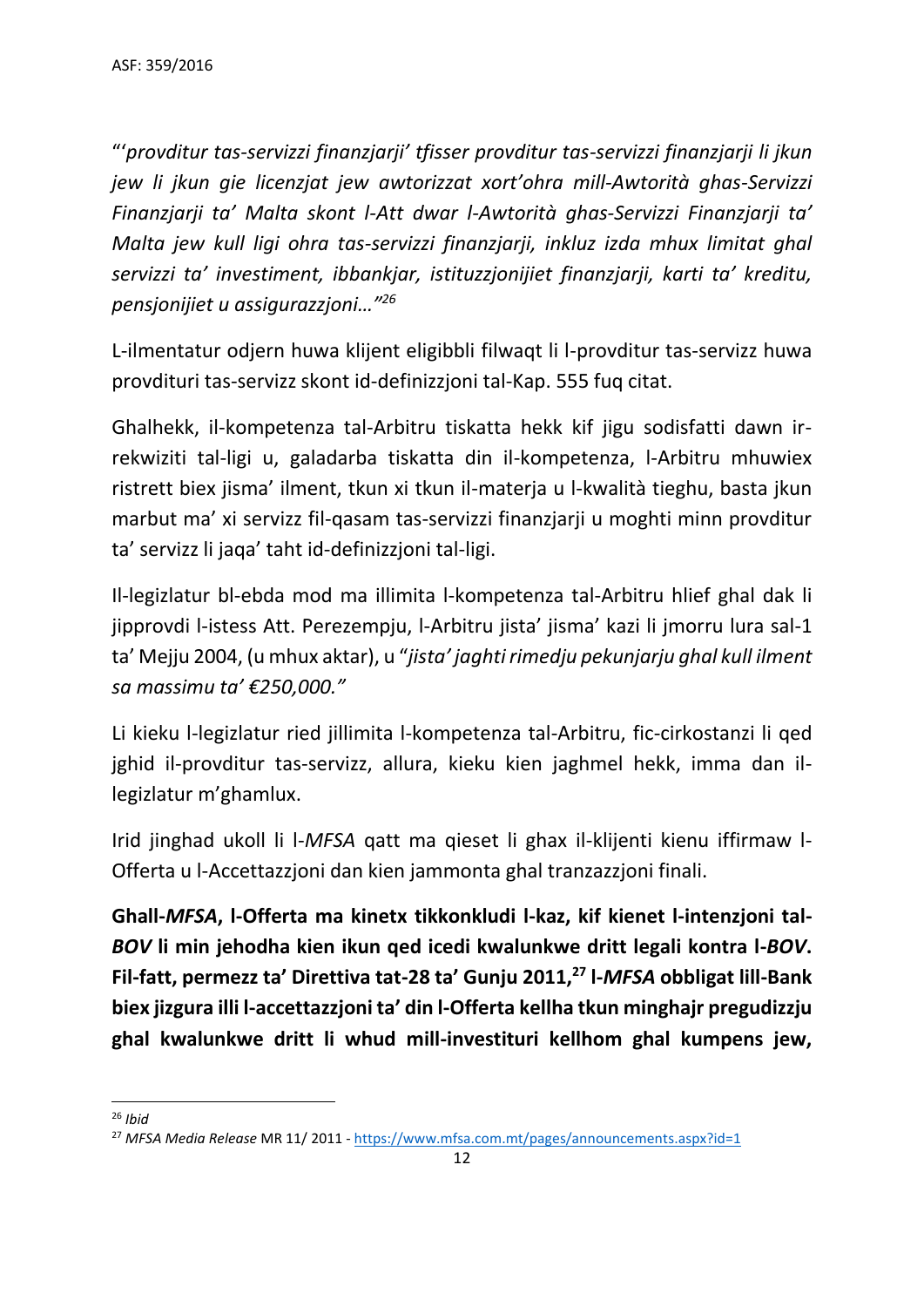1

**addirittura, jergghu jitpoggew fil-qaghda finanzjarja taghhom qabel ma investew fil-***Property Fund.*

**F'ittra li l-***MFSA* **kitbet lil** *BOV* **fl-1 ta' Gunju 2012, <sup>28</sup> l-***MFSA* **ukoll ma qiesetx ilkaz maghluq bl-accettazzjoni tal-Offerta tant li infurmat lil Bank li kienet ser tappunta kumpanija professjonali u indipendenti biex tirrevedi l-***files* **ta' klijenti li setghu ma kinux '***experienced investors'***.**

Fil-fatt ghal dan il-ghan l-*MFSA* appuntat lil *Mazars* biex min ma kienx '*experienced investor*' kellu jinghata kumpens, haga li *de facto* giet accettata mill-*BOV*.

Ghaldaqstant, ghar-ragunijiet kollha moghtija aktar 'il fuq, l-Arbitru jiddeciedi li ma kinetx sehhet tranzazzjoni finali u qed jichad l-eccezzjonijiet dwar kompetenza; u, galadarba gie deciz li l-ilmentatur huwa klijent eligibbli u jista' jressaq l-ilment, allura, m'hemm xejn frivolu u vessatorju fl-ilment tieghu u ser jikkunsidrah.

## **Eccezzjoni li l-***BOV* **m'huwiex il-Legittimu Kontradittur**

Dwar l-eccezzjoni li l-*BOV* mhuwiex il-legittimu kontradittur l-Arbitru m'ghandux ghalfejn jidhol wisq fil-fond ta' din l-eccezzjoni ghax jidher evidenti li kien il-*BOV* li biegh il-prodott in kwistjoni lill-ilmentatur u l-ilmentatur huwa gustifikat li jaghmel l-ilment kontra min bieghlu l-prodott .

Il-provditur tas-servizz dahal f'obbligi kuntrattwali mal-ilmentatur u, ghalhekk, huwa evidenti li huwa l-legittimu kontradittur.

#### **Eccezzjoni li l-Ilmentatur m'ghandux Interess Guridiku**

Dwar l-interess guridiku tal-ilmentatur, l-Arbitru jhoss li jkun adegwat li jinghad li l-ilmentatur ghandhu interess reali, attwali u personali u johrog minn vjolazzjoni ta' dritt. L-ilment li ghamel jista' jipproduci rizultat pekunjarju jew

<sup>28</sup> Fl-atti tal-Appell quddiem il-*Financial Services Tribunal* fl-ismijiet: *Bank of Valletta plc vs Malta Financial Services Authority*: ittra iffirmata mid-*Director General* tal-*MFSA* lic-*Chairman* tal-*Bank of Valletta p.l.c*. Dan lappell ma kienx tkompla mill-*BOV*.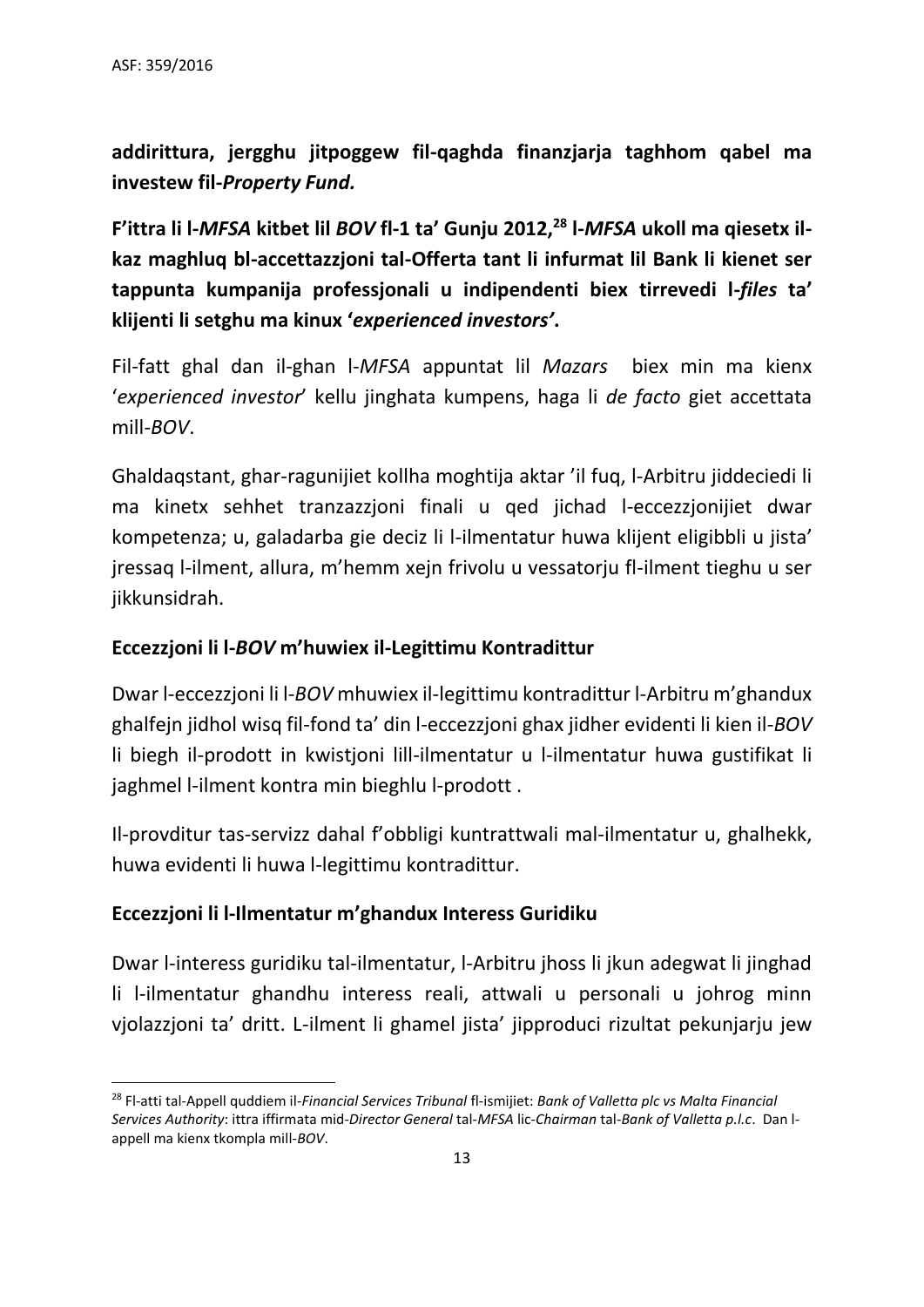vantagg ghalih u huwa guridiku u bbazat fuq dritt pretiz u, ghalhekk, ghandu interess guridiku. Barra minn hekk, galadarba huwa "*klijent eligibbli"* skont il-Kap. 555 tal-Ligijiet ta' Malta, huwa ghandu d-dritt iressaq l-ilment tieghu quddiem l-Arbitru.

## **Eccezzjonijiet dwar Preskrizzjoni**

Il-provdituri tas-servizz qed jeccepixxu l-preskrizzjoni a bazi tal-Artikoli 1222 u 2153 tal-Kodici Civili.

Skont l-Artikolu 1222, kwalunkwe azzjoni li ghandha l-effett li tirrexxindi kuntratt hija preskritta bit-trapass ta' sentejn.

L-Artikolu 2153 tal-Kap. 16 qed jigi invokat ghaliex skont il-provdituri tas-servizz it-talbiet tal-ilmentatur huma msejsa fuq allegazzjonijiet ta' responsabbiltà *extra contrattuale* jew *aquiliana* u huma preskritti skont l-istess artikolu.

Dwar l-ewwel eccezzjoni tal-preskrizzjoni ibbazata fuq l-Artikolu 1222(1) tal-Kodici Civili, l-istess artikolu jistabbilixxi li: *"Meta l-ligi f'xi kaz partikolari ma tistabbilixxix zmien aqsar, l-azzjoni ghar-rexxissjoni minhabba vjolenza, zball, eghmil doluz, stat ta' interdizzjoni, jew nuqqas ta' età, taqa' bil-preskrizzjoni eghluq sentejn."*

Jigifieri dan l-artikolu jghodd ghal meta min jiftah azzjoni, f'dan il-kaz ilment quddiem l-Arbitru, dik l-azzjoni tkun ibbazata fuq ir-rexxissjoni. L-ilmentatur mhux qed jitlob rexxissjoni tal-obbligazzjoni u, ghalhekk, mhuwiex il-kaz li jigi applikat l-Artikolu 1222 (1) tal-Kodici Civili.

Ghalhekk din l-eccezzjoni qed tigi michuda.

L-eccezzjoni l-ohra tal-preskrizzjoni hija bbazata fuq l-Artikolu 2153 tal-Kap. 16 li jghid li *"L-azzjoni ghall-hlas tal-hsarat mhux ikkagunati b'reat taqa' bi preskrizzjoni bl-eghluq ta' sentejn."*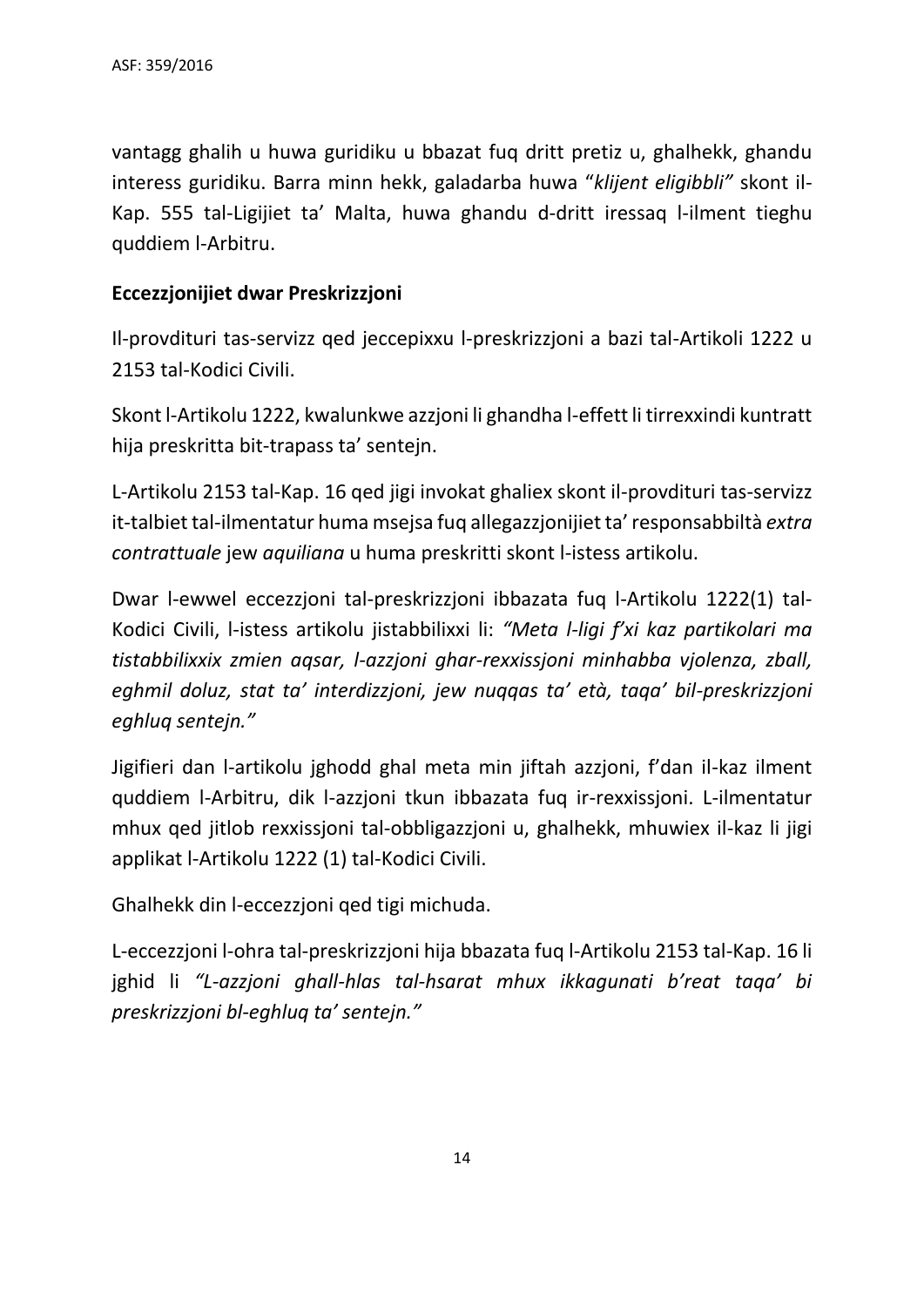Dwar din il-preskrizzjoni l-Arbitru jaghmel referenza ghal dak deciz fis-sentenza: *Go p.l.c. vs Charles Dimech,<sup>29</sup>* fejn il-Qorti qalet:

"*Illi l-Qrati taghna dejjem irritenew illi il-preskrizzjoni ta' sentejn imsemmija fl-Artikolu 1917 tal-Ordinanza VII tal-1868 (dak li illum hu l-Artikolu 2153 tal-Kodici Civili) hija applikabbli ghad-danni extra-kontrattwali jigifieri dawk li gejjin mhux minn inadempjenza ta' obbligazzjoni imma 'ex delictu vel quasi'.* 

*Meta d-danni huma 'ex contractu' ghax gejjin minn vjolazzjoni ta' obbligazzjoni, l-preskrizzjoni hija dik ta' hames snin u mhux ta' sentejn."*

Barra minn hekk, kif intqal mill-Qorti tal-Appell fil-kawza *Avv. Dr. Pio M. Valletta pro et noe vs Jeno Torocsik et***, deciza fis-7 t'Ottubru 2016:**

*"Il-preskrizzjoni ta' sentejn li tolqot l-azzjoni ghal danni li ma jkunux kagunati b'reat hija applikabbli biss fil-kaz ta' danni indipendenti minn obbligazzjoni kuntrattwali (Stivala vs Colombo, PA, 9/1/1953. VOl XXXVII.ii.622)."*

Fil-kaz odjern, l-ilmentatur u l-provditur tas-servizz kellhom relazzjoni kuntrattwali bejniethom meta l-provditur biegh dan il-prodott lill-ilmentatur.

Galadarba l-ilment johrog minn relazzjoni kuntrattwali, u din l-eccezzjoni hija bbazata fuq preskrizzjoni relatata ma' azzjoni akwiljana, din l-eccezzjoni dwar preskrizzjoni qieghda wkoll tigi michuda.<sup>30</sup>

## **Fil-Mertu**

**L-Arbitru jrid jiddeciedi dan il-kazskont dak li fil-fehma tieghu huwa ekwu, gust u ragonevoli fic-cirkostanzi partikolari u merti sostantivi tal-kaz.<sup>31</sup>**

1

<sup>29</sup> PA, 28 ta' Lulju 2011

<sup>30</sup> Ara *Roland Darmanin Kissaun et vs GlobalCapital Financial Management Ltd*., PA, 1/06/2017

 $31$  Kap. 555, Art 19(3)(b)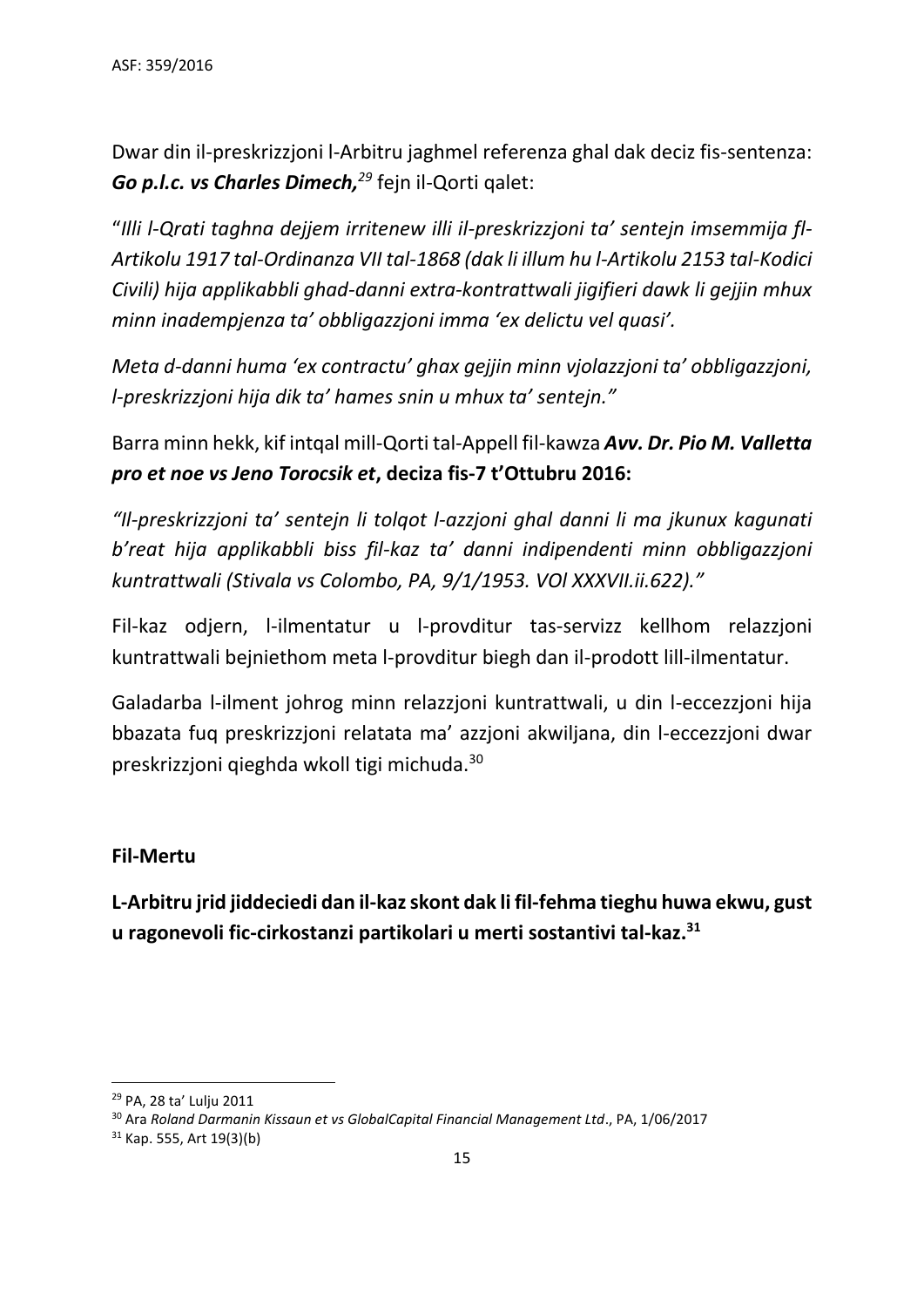# **Il-Fatti tal-Kaz**

## **L-Ilmentatur**

L-ilmentatur kellu 72 sena meta ghamel l-ewwel investiment fil-*LVMMPF.* 32 Attenda skola sal-livell sekondarju u jifhem u jaqra kemm bl-Ingliz u anke bil-Malti. Spjega li kien il-provditur tas-servizz li kien jiehu hsieb l-investimenti tieghu u kien jistrieh fuq l-*expertise* taghhom u jimxi dejjem fuq il-pariri li kienu jaghtuh. Qal li ghandu numru ta' investimenti mal-provditur u sahansitra baqa' juza s-servizz taghhom.

Irrakkonta li l-provditur kien jibghat ghalih meta jkun hemm *fund* gdid u kien jiffirma fejn kien ikun mitlub jaghmel dan. Qal li kienu jispjegawlu fiex ikun jikkonsisti l-investiment. "*Ghalija jekk jigi suggerit lili minnhom ikun ifisser li huwa investiment li jghodd ghalija*", stqarr l-ilmentatur fl-*affidavit* tieghu.

L-ilmentatur spjega li kien gie kkuntattjat minn rapprezentant tal-provditur li kien tah parir biex jixtri l-investiment fil-*LVMMPF.* <sup>33</sup> Spjegalu li l-Fond kien jinvesti barra minn Malta u qalulu li l-investiment kien sod ghax il-proprjetà qatt ma tilfet il-valur taghha.

Qal li ma kienx inghata *brochures* jew *prospectus* u ma kienx inghata kopja ta' dak li kien iffirma.

Kompla hekk: "*Lili ma staqsewni xejn partikolari dwar dana l-investiment peress li kont ili klijent regolari u stabbilit taghhom u kienu ilhom zmien jamministraw l-investimenti tieghi".* Zied jghid li ma kienx staqsa wisq dwar dan l-investiment ghaliex kien dejjem joqghod fuq ir-rakkomandazzjoni taghhom.

Qal, fl-ahhar, li wara kien irrizultalu li l-prodott ma kienx wiehed jghodd ghalih; apparti li wara kien irrizulta li l-Fond ma kienx immexxi kif suppost u dwar dan, l-ilmentatur ihoss li ma jahti xejn. Ghall-ilmentatur, il-fatt li l-provditur tasservizz kien iccensurat u mmultat mill-*MFSA* "*juri u jikkonferma li jiena tlift il-flus unikament bi htija tal-bank*".

**<sup>.</sup>** <sup>32</sup> A fol 114 et

<sup>33</sup> A fol 114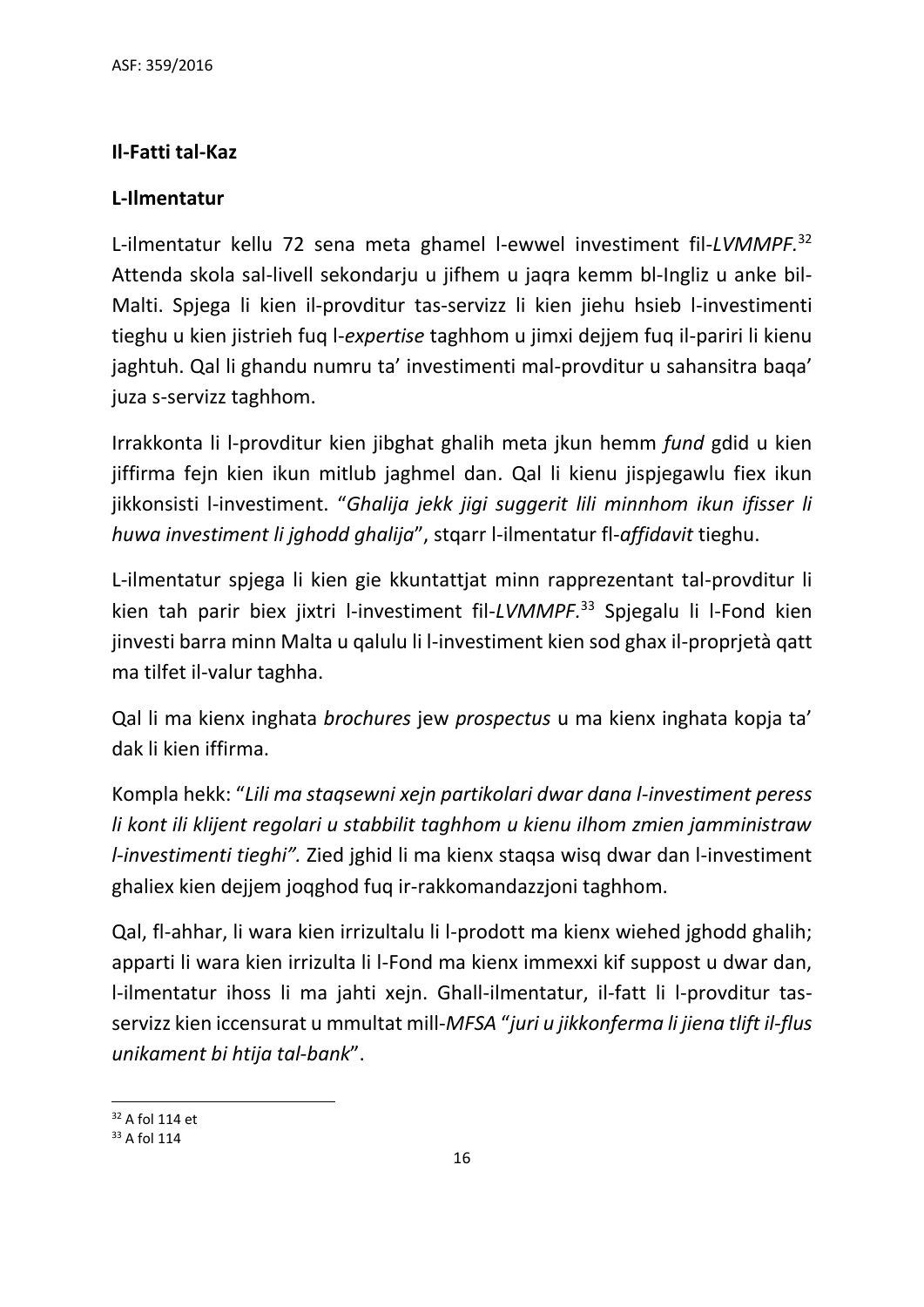## **Il-Provditur tas-Servizz**

Matul is-smigh ta' dan il-kaz, il-provditur tas-servizz ipprezenta erba' *affidavits* flimkien ma' dokumentazzjoni kif gej:

*Affidavit ta' Avalon Abela – Head of Compliance & Regulatory Affairs mal-BOV Asset Management Limited<sup>34</sup> <sup>35</sup>*

Mal*-affidavit* taghha gew annessi diversi dokumenti relatati mal-ilment li huma ittra datata 21 ta' Jannar 2013, li fiha l-provditur tas-servizz qed jinforma lillilmentatur bl-ezitu tal-verifika tal-fajl tieghu minn *Marccus Partners and Mazars Group, <sup>36</sup>* kopja tal-*Application Forms and Experienced Investor Declaration Forms, <sup>37</sup>* prospett tal-*holdings* tal-ilmentatur<sup>38</sup> u prospett ta' *dividends/ reinvestments. 39*

*Affidavit ta' Mario Mallia – Chief Executive Officer mal-Bank of Valletta p.l.c. 40*

Fl-*affidavit* tieghu, Mario Mallia, ghamel partikolarment referenza ghall-fatt li linvestimenti fil-proprjetà immobbli kienu gew affettwati b'mod negattiv kawza tal-krizi finanzjarja globali li hakmet is-swieq finanzjarji madwar id-dinja. Barra minn hekk, hu sahaq fuq il-fatt li l-ilmentatur kien accetta l-Offerta tal-provditur tas-servizz (€0.75), liema Offerta kienet suggetta ghal diversi kundizzjonijiet. Mal-*affidavit* ta' Mario Mallia gie ipprezentat Rapport tal-Espert Tekniku, Anthony Zarb, fir-rigward tal-Fond.

*Affidavit ta' Kenneth Farrugia – Chief Officer Business Development mal-Bank of Valletta p.l.c. 41*

L-*affidavit* ta' Kenneth Farrugia huwa iktar iffokat fuq l-irwolijiet tas-*SICAV*, tal-*BOV Asset Management Limited* (qabel *VFM*) bhala *Manager* tal-Fond, tal*-Bank*

**.** 

<sup>34</sup> A fol 118

<sup>35</sup> Skont ir-Registru tal-Kumpaniji, it-tibdil fl-isem ghal "*BOV Asset Management Limited*" minn "*Valletta Fund Management Limited*" kien b'effett mit-22 ta' Novembru 2016.

<sup>36</sup> A fol 120

<sup>37</sup> A fol 121 et

<sup>38</sup> A fol 128

<sup>39</sup> A fol 138

<sup>40</sup> A fol 142

 $41$  A fol 187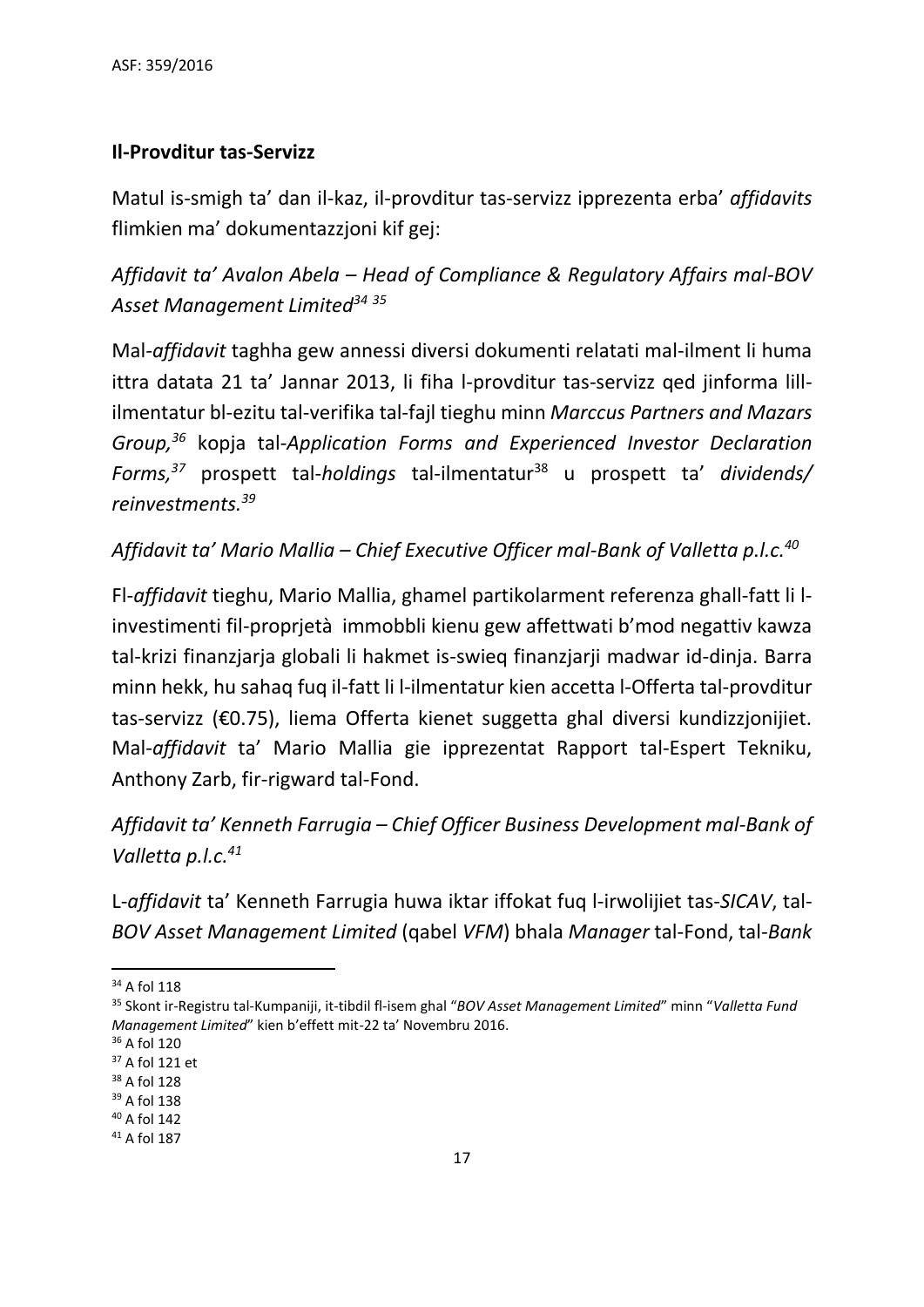*of Valletta p.l.c*. bhala l-Kustodju tal-Fond u l-*LVMMPF* innifsu. Fost dokumenti ohra, mal-*affidavit* ta' Kenneth Farrugia giet ipprezentata kopja tal-Prospett Supplimentari datat l-1 ta' Settembru 2005.

*Affidavit ta' Peter Perotti – Chief Retail Banking Officer mal-Bank of Valletta p.l.c. u Direttur tal-La Valette Funds SICAV p.l.c. 42*

L*-affidavit* ta' Peter Perotti enfasizza fuq is-sospensjoni tal-fidi tal-ishma fil-*LVMMPF* u x'wassal ghal din is-sospensjoni, filwaqt li elenka d-diversi komunikazzjonijiet li saru mal-investituri f'dan ir-rigward.

Ta' min jinnota li fl-ebda wiehed mill-erba' *affidavits* prezentati, il-provditur tasservizz ma ghamel referenza partikolarment ghall-ilment imressaq millilmentatur. Apparti l-*affidavit* ta' Avalon Abela, it-tliet *affidavits* l-ohra kienu jinkludu stqarrijiet u dokumentazzjoni b'mod generali u mhux specifici ghallilment innifsu.

## **L-Investiment hekk kif mibjugh lill-Ilmentatur u aspetti ohra**

Waqt is-seduta tal-20 ta' Settembru 2017, <sup>43</sup> l-ilmentatur qal li biex investa fil-*LVMMPF* forsi damu xi kwarta kollox. Qal li la r-rapprezentant ma qallu li jista' b'xi mod jitlef il-flus, u lanqas hu ma staqsa lir-rapprezentant dwar dan. Lilmentatur fahhar lir-rapprezentant tal-provditur u ma setax igerger fuqu.

Fis-seduta ta' wara, cioè, dik tas-7 ta' Novembru 2017, <sup>44</sup> tela' jixhed Alex Bezzina, ir-rapprezentant tal-provditur tas-servizz li kien jiehu hsieb il-portafoll ta' investimenti tal-ilmentatur u li kien hu li tah parir biex jixtri l-*LVMMPF*.

Alex Bezzina ikkonferma li l-ilmentatur kien ilu klijent tieghu sa mis-sena 2002 u kien ghadu klijent tieghu sal-lum. Alex Bezzina spjega li l-ilmentatur kellu investimenti fuq il-Borza ta' Malta u anke ammont sostanzjali ta' ishma tal-*BOV*

1

<sup>42</sup> A fol 316

<sup>43</sup> A fol 997

<sup>44</sup> A fol 999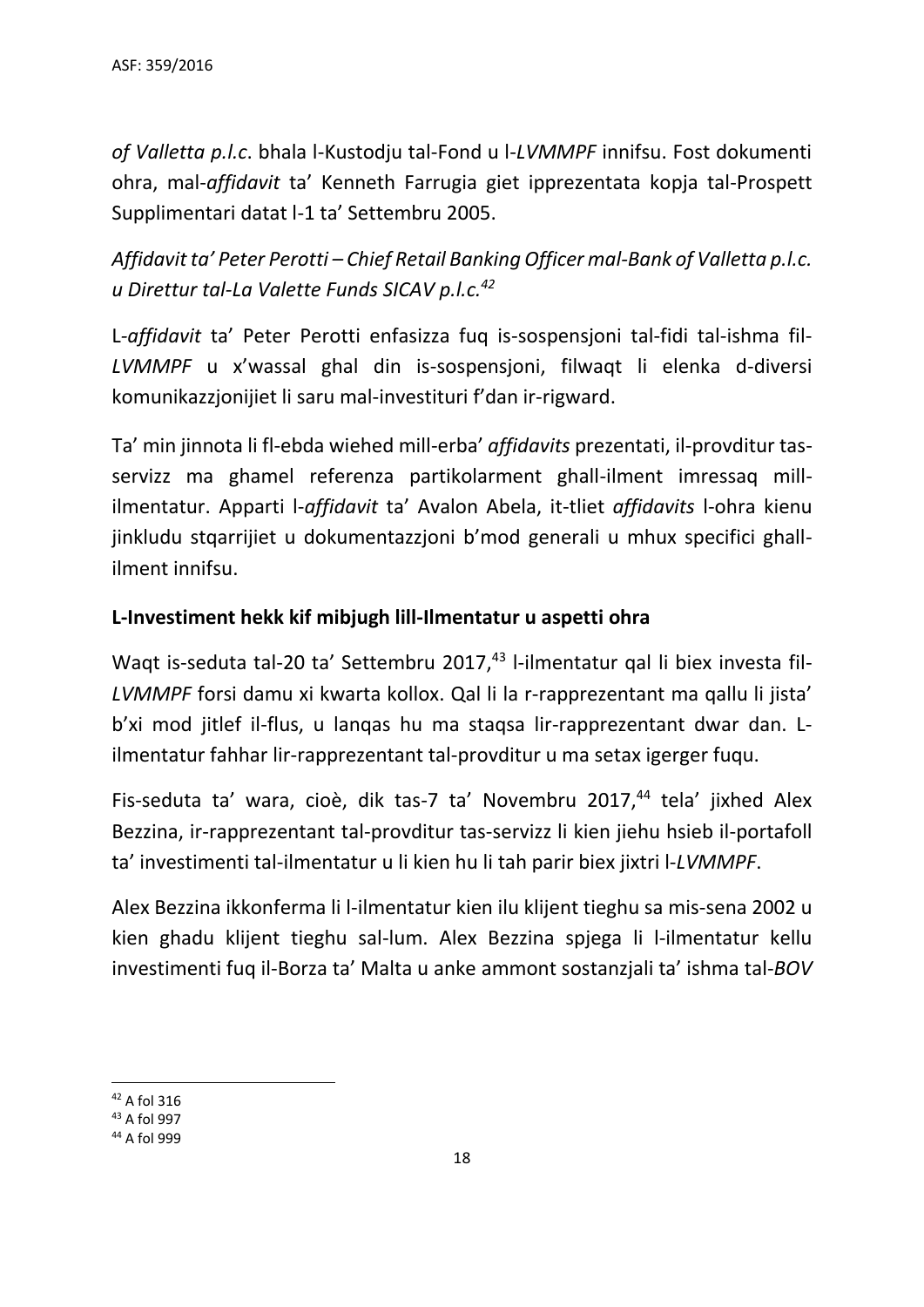u investimenti ta' *Asset Funds* tal-*HSBC* u *Malta Fund* tal-*BOV* li kienu *equities* u *bonds.<sup>45</sup>*

Alex Bezzina spjega li r-*risk profile* tal-ilmentatur kien wiehed *balanced*, li qal li jigi *medium risk. <sup>46</sup>* Spjega li skont il-klassifikazzjonijiet li kellu l-provditur, "*balanced* li *qisu 55% fuq naha tal-bonds, high yield bonds, etc., adventurous u speculative*." Dan huwa konsistenti ma' dak li qal l-ilmentatur fl-*affidavit* li hu kellu *risk profile* ikklassifikat bhala *moderate. 47*

Qal li l-ilmentatur kien isaqsi hafna u kienu jiltaqghu regolarment u fil-kontroezami qal li gieli kien ikollu laqghat li kienu jdumu sahansitra siegha u nofs, anke saghtejn.<sup>48</sup>

Dwar il-*LVMMPF*, qal li "*dakinhar lill-klijent ghidtlu li ma kienx kapital garantit, li jinvesti fil-proprjetà, li darbtejn fix-xahar johrog il-valur tal-investiment u li kien jaghti wkoll dividend*". 49

Alex Bezzina xehed li peress li l-*performance* tal-Fond bdiet tmajna, kien hu li kien issuggerixxa lill-ilmentatur biex johrog minnu kif, fil-fatt, sehh f'zewg okkazjonijiet u li kien investihomlu fi prodotti ohra tal-*VFM* biex jiffranka l-*fees.*

Alex Bezzina kkonferma li l-investiment kien wiehed idoneju ghall-ilmentatur. Spjega li, fir-rigward tal-*LVMMPF*, huma kienu jaraw is-*size* tal-*portfolio* bhala percentagg u kienu allokaw li bhala *portfolio* ma jaqbizx l-10%. Alex Bezzina qal li fir-rigward tal-ilmentatur, l-investiment fil-*LVMMPF* kien jigi xi 4% millportafoll kollu tieghu. Kompla jghid, "*Nghid li qabel ma ghamiltlu l-investiment fil-Property Fund kellu portfolio minnhom ta' €2.2 miljun, u taht il-Borza kellu €3 miljun*."

Fil-kontroezami, Alex Bezzina, ta deskrizzjoni tat-tip u n-natura ta' riskju talportafoll li kellu l-ilmentatur: "*Nghid Ii kien hemm xi okkazjonijiet Ii l-ilmentatur irregistra xi telf f'xi investimenti. Nghid Ii l-portafoll Ii gab minghand haddiehor* 

<sup>49</sup> A fol 1000

<sup>1</sup> <sup>45</sup> *Ibid*

<sup>46</sup> A fol 1000

<sup>47</sup> A fol 114

<sup>48</sup> A fol 1001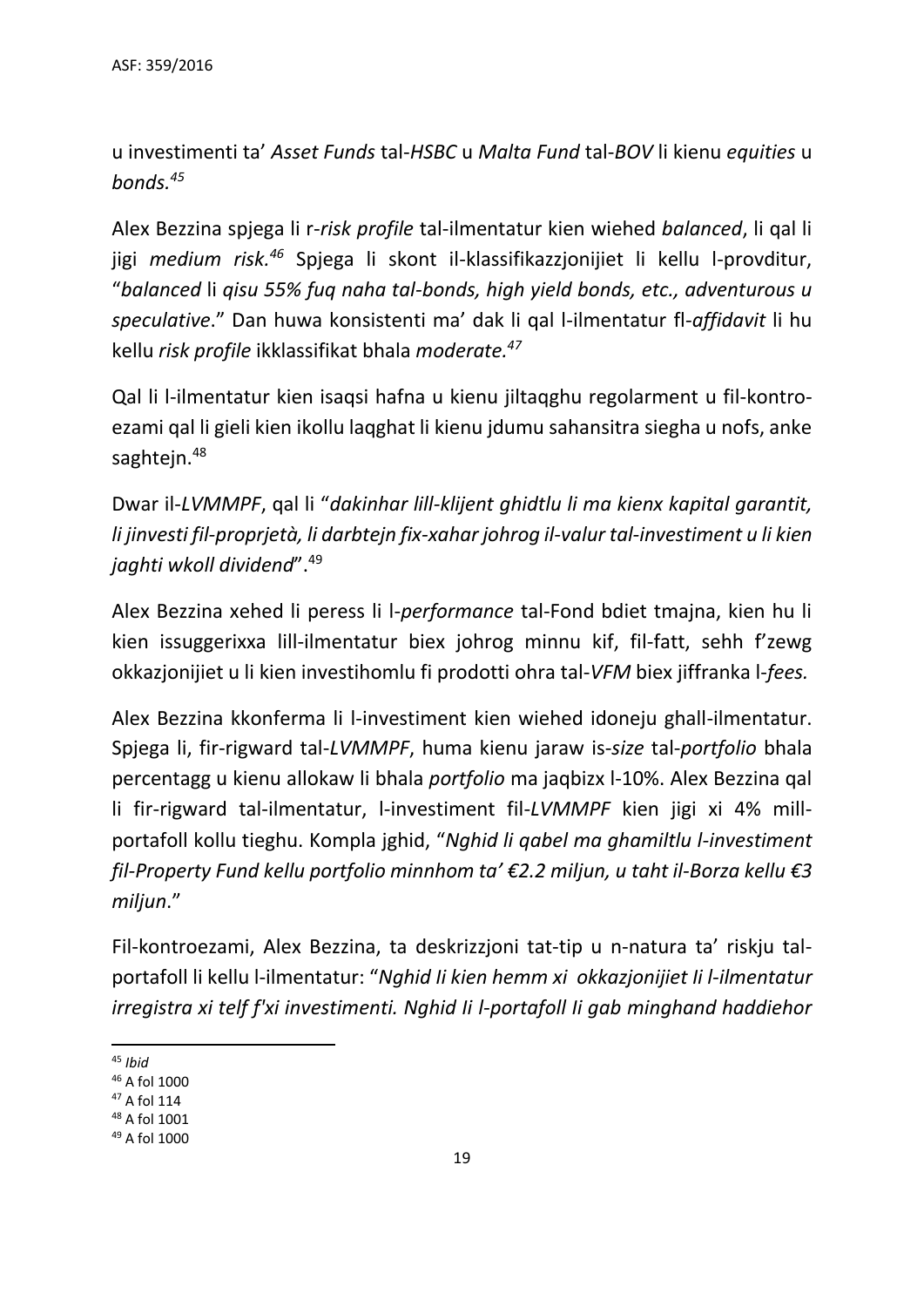*ghal ghandna kien hemm Ii kellu parti minnhom Ii kienu good quality bonds ta' barra, però kien hemm ohrajn Ii kellhom id-default taI-Argentina fihom u l-lokal, primarjament, f'bonds u shares lokali. Nghid Ii bhala investimenti riskjuzi kien hemm l-investimenti lokali.*"

Sabiex investitur seta' jkun meqjus eligibbli li jinvesti fl-*LVMMPF*, kellu jissodisfa d-definizzjoni ta' *experienced investor* u wahda minn tliet kriterji partikolari. Dawn it-tliet kriterji huma elenkati kemm fid-definizzjoni<sup>50</sup> ta' *experienced investor* fil-Prospett Supplimentari, kemm f'*Appendix V* tal-istess Prospett, <sup>51</sup> kif ukoll fl-*Experienced Investor Declaration Form. 52*

Din il-formola tal-ahhar turi dikjarazzjoni iffirmata mill-ilmentatur li hu kien *experienced investor* peress li fil-hames snin precedenti kien ghamel tranzazzjonijiet ta' investiment li kienu jammontaw ghal tal-inqas is-somma ta' USD50,000 jew l-ekwivalenti.

Dwar l-iffirmar tal-*Experienced Investor Declaration Form* mill-klijenti li xtraw dan il-Fond, l-Arbitru ra r-rapport tal-*MFSA*<sup>53</sup> li kien sar biex l-*MFSA* tara xi prattici ta' bejgh (*sales practices*) kien uza l-provditur tas-servizz biex biegh dan il-Fond.

Qabel xejn, l-*MFSA* ghamlitha cara li dan il-Fond ma setax jinbiegh lil kulhadd:

**"The features of the Fund including its risk factors as described in the prospectus of the Fund, made this eligible to be licensed as a professional investor fund which could be marketed only to investors who qualify as 'experienced investors', therefore, 'persons having the expertise, experience**  *and knowledge to be in a position to make their own investment decisions and understand the risks involved'* **with regards to an investment in the Fund. Its features, including the relevant risks, made this an unsuitable product for unsophisticated retail investors or investors having a cautious risk profile.**

<sup>1</sup> <sup>50</sup> A fol 194

<sup>51</sup> A fol 241

<sup>52</sup> A fol 123 u a fol 126

<sup>53</sup> *Report on the MFSA investigation into the sales practices by Bank of Valletta p.l.c. of the La Valette Multi-Manager Property Fund 22 June 2012*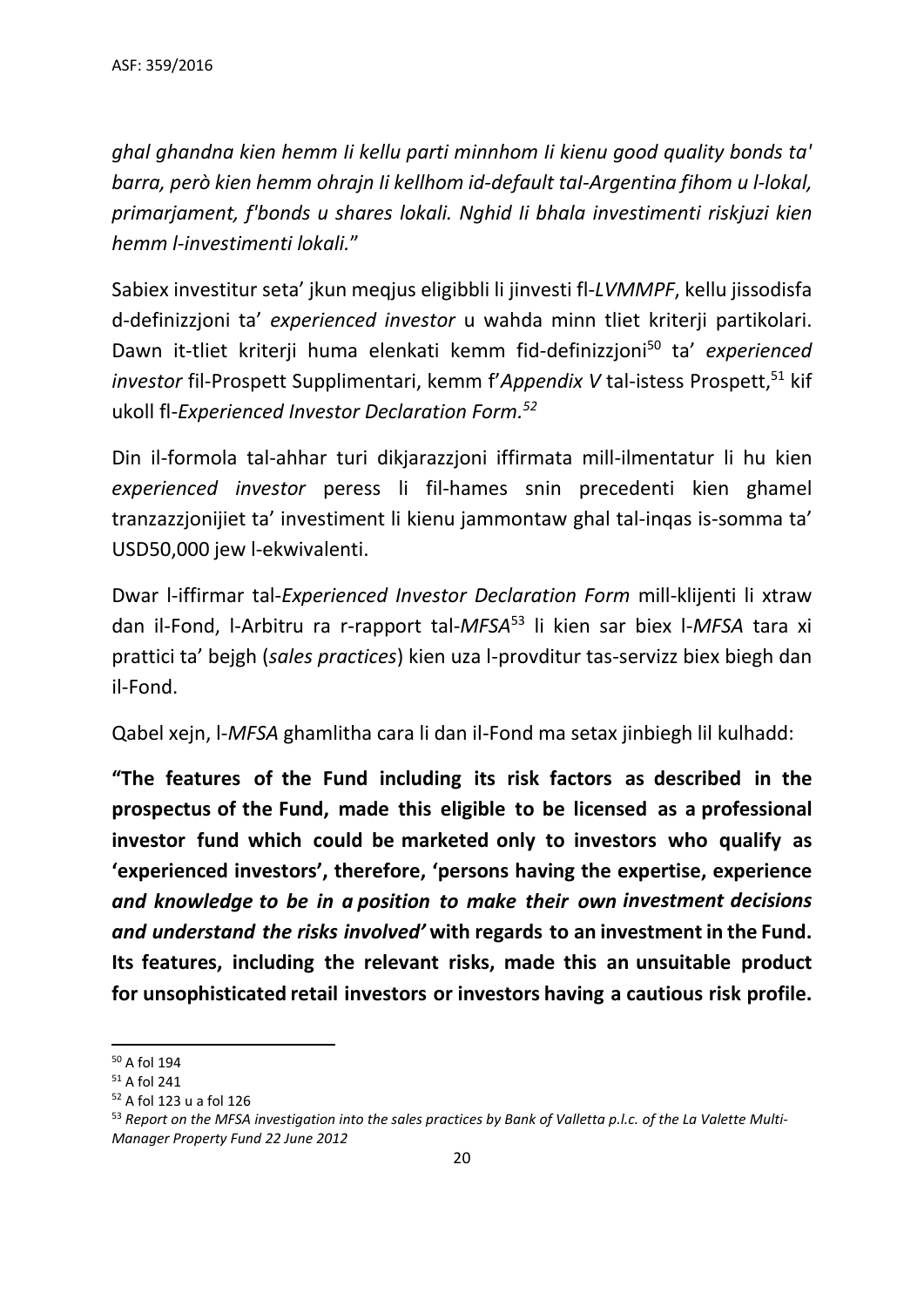# **In fact,** *BOV***'s own asset allocation models for investors, when updated to include reference to the Fund in March 2006, did not recommend any exposure to the Fund for clients with a cautious risk profile." 54**

Ghalhekk, il-fatt wahdu li l-investitur kien iffirma din l-*Experienced Investor Declaration Form,* <sup>55</sup> li minghajr l-iffirmar taghha l-provditur tas-servizz ma setax ibieghlu dan l-investiment, ma kienx ifisser li b'daqshekk l-investitur sar verament investitur ta' esperjenza. Din il-formola, *standard form,* inghatat millprovditur tas-servizzlil kull min deherlu li seta' jbieghlu dan il-Fond li inbiegh fuq skala kbira hafna lil eluf ta' klijenti. Dan il-hsieb huwa wkoll dak li ddecidiet l-*MFSA* fir-rapport taghha 'l fuq imsemmi:

**"Further to an exercise carried out by the Authority to verify** *inter alia* **the nature of the investors, it was determined that by reference to the nature of their profession/occupation, various advisory clients reviewed would be regarded as unsophisticated investors.** *Many investors were only regarded as experienced investors due to their self-declaration that they had carried out investment transactions amounting to at least a sum of, or equivalent to, USD50,000. In this regard, the records of BOV provided to the MFSA in relation to these investors indicate that in various instances, BOV advisors did not take reasonable steps to ensure that the said investors were indeed experienced investors before advising them to invest in the Fund, and that the Fund was suitable for these clients." <sup>56</sup>*

Mela ghall-*MFSA* il-fatt li l-klijenti inghataw l-*Experienced Investor Declaration Form* biex jiffirmawha ma kienx bizzejjed u ried ikun hemm certu responsabbiltà fuq il-provditur tas-servizz. L-*Experienced Investor Declaration Form* waheda ffirmata mill-klijent ma kinetx bizzejjed.

L-Arbitru jaqbel ma' dan u anke ma' dak deciz mill-Prim'Awla tal-Qorti Civili<sup>57</sup> fejn iddecidiet li bl-iffirmar wahdu ta' dokumenti f'kaz ta' bejgh ta' servizz

**<sup>.</sup>** <sup>54</sup> *Ibid*, *p.10, Bold* tal-Arbitru

<sup>&</sup>lt;sup>55</sup> Li kif ser jigi muri f'din id-decizjoni ma kinetx kompluta ghax ma kinetx konformi mal-Prospett Supplimentari <sup>56</sup> *Ibid, Bold* u *italics* tal-Arbitru

<sup>57</sup> *Evelyn Farrugia et vs GlobalCapital Financial Management Ltd*., 11/07/2016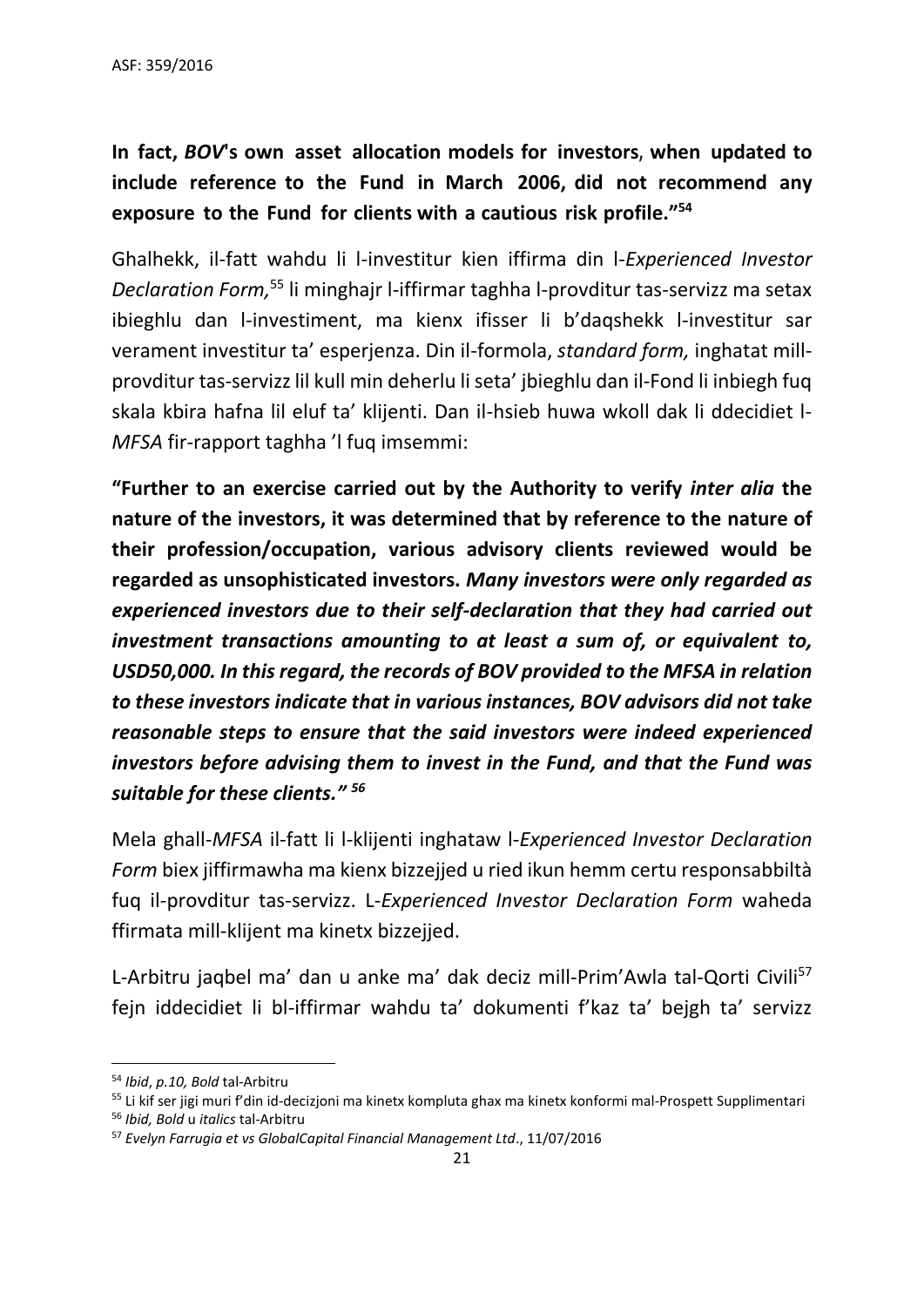finanzjarju ma kienx jeskolpa lill-provditur tas-servizz jekk wiehed ma kienx konsapevoli ta' dak li kien qed jiffirma.

F'dan il-qasam, fejn ghandek espert fuq naha u investitur fuq in-naha l-ohra, ilprovditur tas-servizz ghandu r-responsabbiltà li jara li l-klijent kellux '*the expertise, experience and knowledge*' li jifhem ir-riskji marbuta ma' dak ilprodott u mhux sempliciment jitolbu jiffirma dokumenti biex jaghmluh, ghal skop regolatorju, addattat ghal dak il-prodott.

Ghalhekk l-Arbitru jrid jara jekk verament l-ilmentatur kellux dik l-*expertise*, esperjenza u t-taghrif biex jinvesti f'dan il-Fond, u jekk giex dikjarat '*experienced investor*' ghaliex sempliciment gie moghti l-*Experienced Investor Declaration Form* biex jiffirmaha. Dan l-Arbitru jrid jaghmlu skont il-provi migjuba quddiemu mill-partijiet.

L-ittra datata 21 ta' Jannar 2013,<sup>58</sup> li intbaghtet mill-Bank lill-ilmentatur tindika l-ezitu tal-ezercizzju li sar mill-*Mazars*. F'din l-ittra gie spjegat li wara *review* talfajl tal-ilmentatur mill-*Mazars*, "*... it results that you qualify as an 'experienced investor' as defined in the approved Prospectus of the La Valette Multi Manager Property Fund (the Fund) and, consequently, you are not eligible for any additional payment from the Bank."*

## *Experienced Investor* **u l-***Experienced Investor Declaration Form*

Kif digà saret referenza aktar kmieni, a bazi tal-kontenut tal-Prospett Supplimentari datat 1 ta' Settembru 2005, l-ebda applikazzjoni ghal dan linvestiment ma setghet tigi accettata sakemm l-*Experienced Investor Declaration Form* ma tkunx kompluta. Fil-fatt, is-sezzjoni *Buying, Selling and Switching<sup>59</sup>* tal-Prospett Supplimentari, tindika bic-car u b'mod enfasizzat li:

*"No applications for investment will be accepted unless an Experienced Investor Declaration Form as set out in Appendix V accompanies it."<sup>60</sup>*

1

<sup>58</sup> A fol 120

<sup>59</sup> A fol 207

<sup>60</sup> *Ibid*.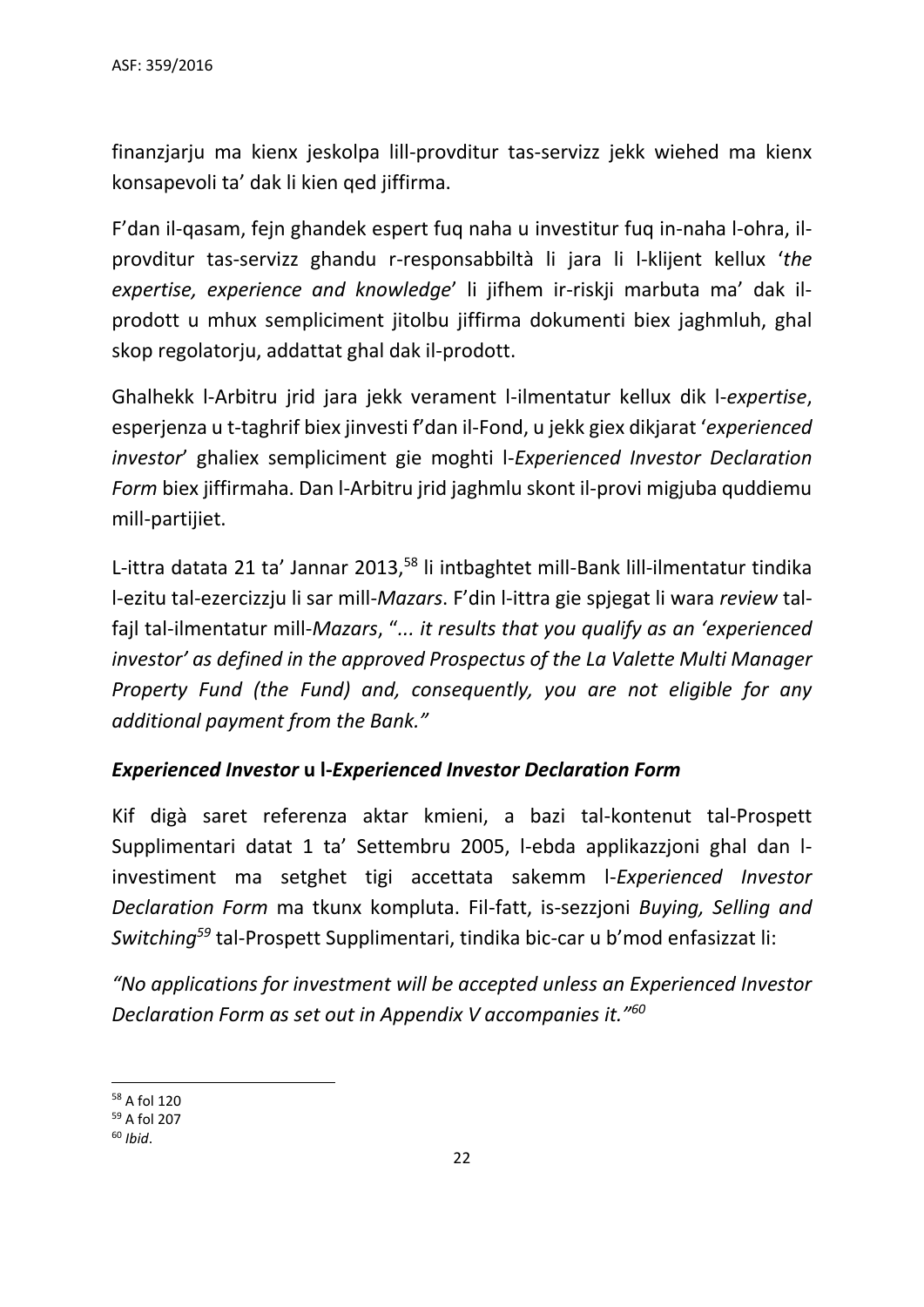L-istess sezzjoni tindika ukoll:

*"Investment in the Fund is only suitable for investors who meet the Experienced Investor criteria as defined under the section 'Definitions'."<sup>61</sup>*

Taht is-sezzjoni *Definitions<sup>62</sup>* fil-Prospett Supplimentari, *Experienced Investor* hija definita hekk kif gej:

*"Experienced investors are considered as persons having the expertise, experience and knowledge to be in a position to make their own investment decisions and understand the risks involved. An investor must state the basis on which he/she satisfies this definition, either by confirming that he/she is:*

- *1. a person who has worked in the financial services sector for at least one year in a professional position, or,*
- *2. a person who has been active, for at least one year in a professional position, in the acquisition and/or disposal of real estate property funds and/or in securities linked to real estate property, or,*
- *3. a person who within the past 5 years, carried out investment transactions amounting to at least a sum of or equivalent to USD50,000. In case of joint Applicants, the Applicants must have either:*
	- *i. carried out separately, within the past 5 years, investment transactions amounting to at least a sum of or equivalent to USD50,000 in which case each joint holder has to meet, individually, the Experienced Investor criteria, or,*
	- *ii. carried out jointly, within the past 5 years, investment transactions amounting to at least a sum of or equivalent to USD50,000 in which case, provided that they are the same joint holders, the Experienced Investor criteria may be met jointly."*

**<sup>.</sup>** <sup>61</sup> A fol 208

<sup>62</sup> A fol 194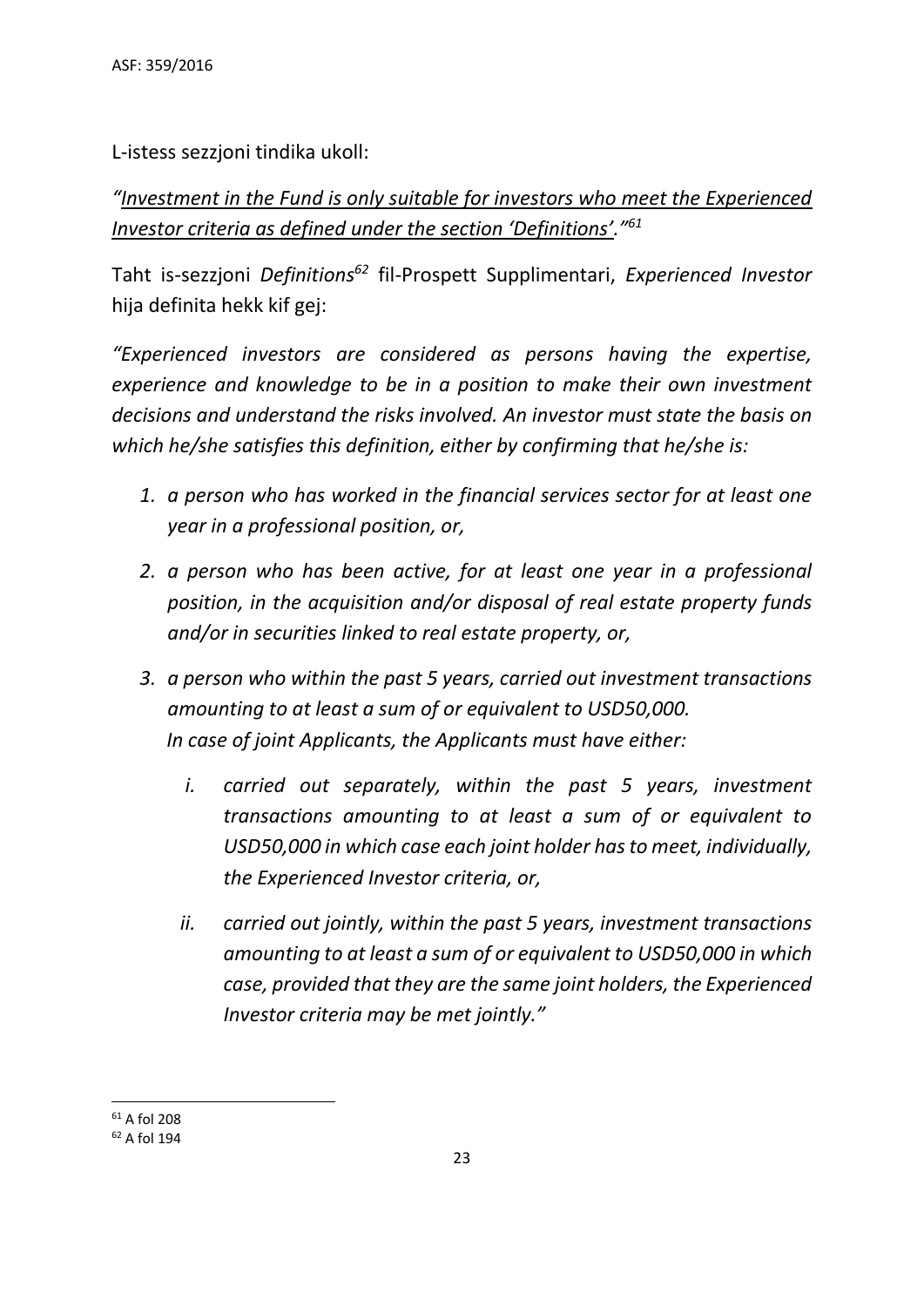Izda jekk, imbaghad, tinghata harsa lejn l-*Experienced Investor Declaration Form<sup>63</sup>* li l-ilmentatur gie pprezentat sabiex jiffirma, wiehed isib li hemm aspett materjali li huwa nieqes u jidher li anke fil-prattika gie injorat jew ma nghatax lattenzjoni dovuta meta nbiegh l-istess Fond.

Dan l-aspett huwa, fil-fatt, l-istqarrija tal-bidu nett tad-definizzjoni ta' *Experienced Investor* minn fuq xiex il-paragrafi sussegwenti huma msejsa. Ilformola, fil-fatt, tiddeskrivi biss it-tliet kriterji fuq liema bazi l-investitur jissodisfa d-definizzjoni ta' *Experienced Investor*, izda ma tispecifikax u ma tinkludix b'dettall u prominenza l-paragrafu principali u inizjali li minnu titlaq u tizvolgi listess definizzjoni hekk kif, fil-fatt, deskritta b'mod komplut fis-sezzjoni '*Definitions*' fil-Prospett Supplimentari. 64

Fil-fatt, id-definizzioni<sup>65</sup> fil-Prospett Supplimentari ghandha klawsola iniziali krucjali li tghid "*Experienced investors are considered as persons having the expertise, experience and knowledge to be in a position to make their own investment decisions and understand the risks involved".* Din l-istess klawsola principali ma gietx specifikata u mnizzla fl-*Experienced Investor Declaration Form* ipprezentata lill-ilmentatur hekk kif imsemmi hawn fuq izda l-enfasi filformola saret biss fuq il-paragrafi sussegwenti tad-definizzjoni.

Fir-rapport taghha tat-22 ta' Gunju 2012, dwar '*sales practices'* tal-*BOV* in konnessjoni ma' dan il-Fond, l-*MFSA* ukoll tat importanza lil din il-parti taddefinizzjoni ta' '*experienced investor'*:

**"The features of the Fund including its risk factors as contained in the prospectus of the Fund, made this eligible to be licensed as a professional investor fund which could be marketed only to investors who qualify as**  *'experienced investors',* **therefore,'** *persons having the expertise, experience and knowledge to be in a position to make their own investment decisions and understand the risks involved'* **with regard to the investment in the Fund." 66**

**.** 

<sup>63</sup> A fol 123 u 126

<sup>64</sup> A fol 194

<sup>65</sup> *Ibid*

<sup>66</sup> *Report by the MFSA investigation into the sales practices…etc p.10 Bold* tal-Arbitru.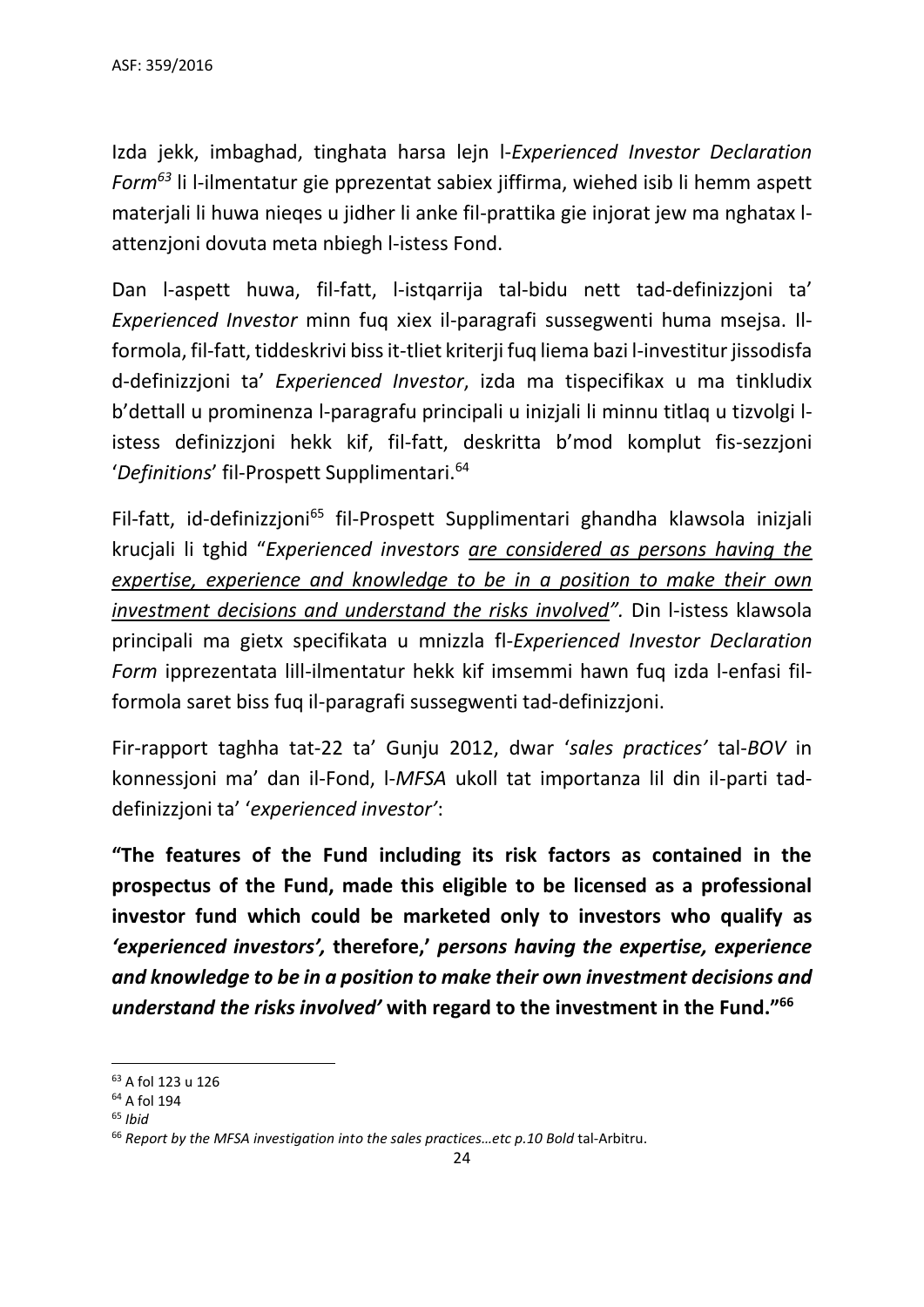Izda kull kaz ghandu jitqies fuq il-fatti u merti partikolari tieghu u, ghalhekk, l-Arbitru jrid jara jekk f'dan il-kaz l-ilmentatur kienx fil-fatt '*experienced investor'.*

## **L-Eligibilità tal-Ilmentatur bhala** *Experienced Investor*

Kemm meta ghamel l-investiment f'Ottubru 2005, u anke meta investa fl-istess fond f'Ottubru 2006, l-ilmentatur kien mitlub jiffirma formola ta' applikazzjoni li kienet tinkludi l-*Experienced Investor Declaration Form*. Fiz-zewg okkazjonijiet, l-ilmentatur iffirma li kien eligibbli taht it-tielet kriterju, cioè, li fil-hames snin precedenti, ghamel tranzazzjonijiet ta' investiment li jammontaw ghal mill-inqas is-somma, jew ekwivalenti, ghal USD50,000.<sup>67 68</sup>

Il-provditur tas-servizz ipprezenta lista ta' tranzazzjonijiet tal-investimenti li ghamel l-ilmentatur matul il-perjodu 1996 u 2016 mal-*VFM.* <sup>69</sup> Din il-lista tinkludi kemm tranzazzjonijiet li saru mill-ilmentatur wahdu, kif ukoll tranzazzjonijiet li saru b'mod kongunt.

Ghall-fini biex jigi analizzat jekk l-ilmentatur kienx jilhaq il-kriterji li ffirma ghalihom, it-tranzazzjonijiet li saru b'mod kongunt mhux se jitqiesu. Apparti dan, se jitqiesu biss tranzazzjonijiet li saru mis-sena 2000 sas-sena 2005, cioè, ilhames snin precedenti tal-ewwel tranzazzjoni li ghamel l-ilmentatur fil-*LVMMPF* (Ottubru 2005).

Permezz ta' din it-tabella, misluta mil-lista pprovduta mill-provditur tas-servizz, johrog evidenti li qabel l-ewwel investimenti li ghamel fil-*LVMMPF* f'Ottubru 2005, l-ilmentatur kien jilhaq sew it-tielet kriterju ta' USD50,000, ghall-iskop taleligibilità hekk kif indikat fl-*Experienced Investor Declaration Form*.

**.** 

<sup>67</sup> Bir-rati tal-kambju ta' dak iz-zmien (Ottubru 2005), l-ammont ta' USD50,000 jigi ekwivalenti ghal madwar EUR41,000 - [https://www.poundsterlinglive.com/bank-of-england-spot/historical-spot-exchange](https://www.poundsterlinglive.com/bank-of-england-spot/historical-spot-exchange-rates/usd/USD-to-EUR-2005)[rates/usd/USD-to-EUR-2005](https://www.poundsterlinglive.com/bank-of-england-spot/historical-spot-exchange-rates/usd/USD-to-EUR-2005)

<sup>68</sup> Irid jigi osservat li la l-Prospett Supplimentari u lanqas l-*Experienced Investor Declaration Form* ma jaghtu indikazzjoni tas-somma ekwivalenti f'ewro jew liri Maltin, ghalkemm id-denominazzjoni tal-Fond kienet flewro.

<sup>69</sup> A fol 128 et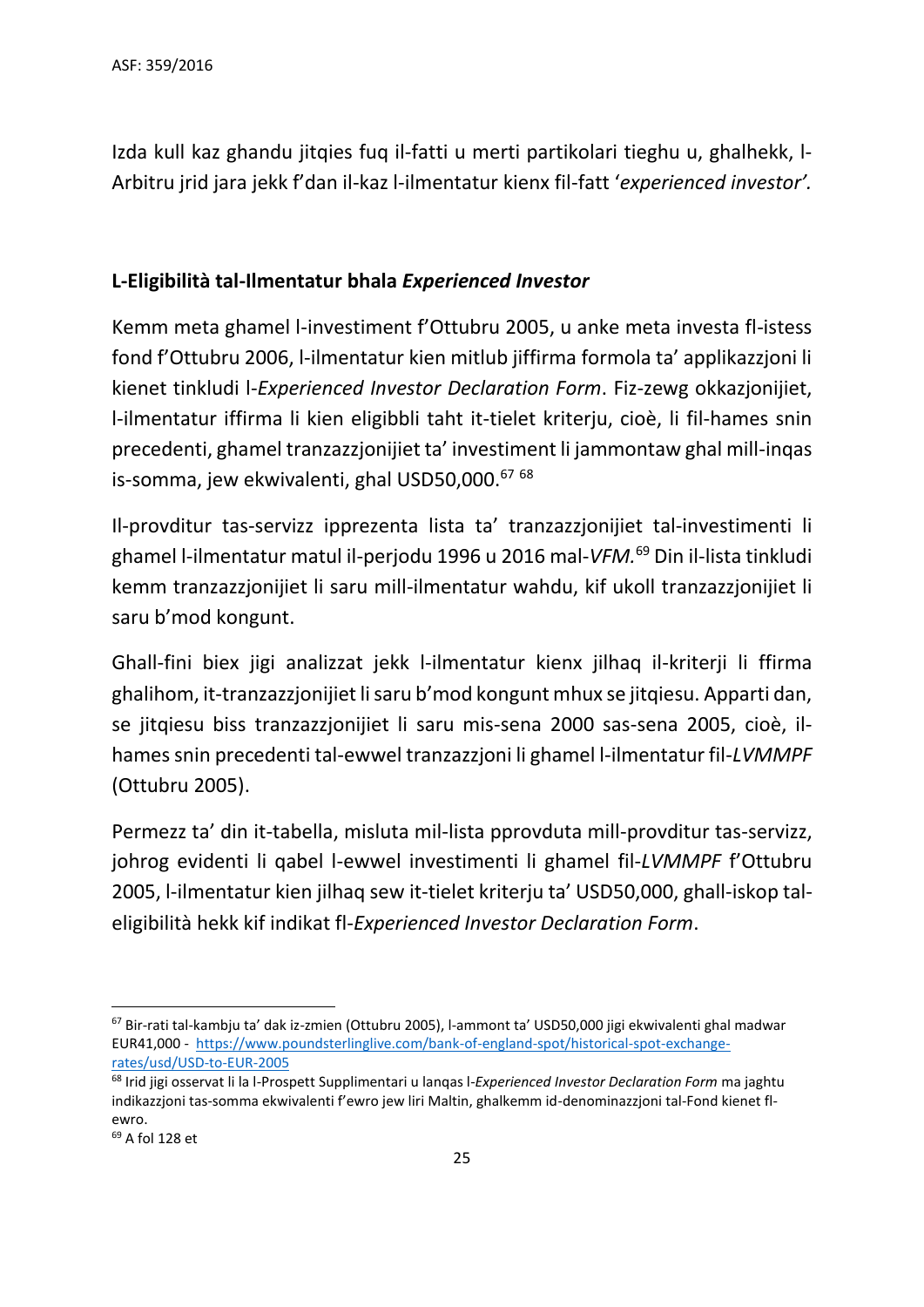| Data       | <b>Tip</b> | Isem tal-investiment              | Ammont     |            |            |
|------------|------------|-----------------------------------|------------|------------|------------|
|            |            |                                   | <b>EUR</b> | <b>GBP</b> | <b>USD</b> |
| 12/08/2002 | Xiri       | La Valette Euro Income Fund       | 98,750.00  |            |            |
| 24/06/2003 | Xiri       | La Valette Monthly Income Fund    | 9,997.75   |            |            |
| 12/07/2004 | Bejgh      | La Valette Monthly Income Fund    | 9,783.80   |            |            |
| 29/07/2004 | Bejgh      | La Valette Capital Growth Fund    |            | 7,818.58   |            |
| 18/11/2004 | Xiri       | La Valette Mediterranean Rim Fund |            |            | 2,125.50   |
| 07/10/2005 | Bejgh      | La Valette Euro Income Fund       | 149,932.13 |            |            |
| 06/10/2006 | Xiri       | La Valette High Yield Fund        | 356.25     |            |            |
|            |            |                                   | 268,819.93 | 7,818.58   | 2,125.50   |

# **Konkluzjoni**

a) It-tranzazzjonijiet li ghamel l-ilmentatur skont il-prospett tal-*holdings* jissodisfaw il-kriterju tal-USD50,000, hekk kif indikat ampjament aktar 'il fuq f'din id-decizjoni.

Il-provditur tas-servizz li kklassifika jew laqa' l-klassifika tal-ilmentatur bhala '*Experienced Investor'* gab provi li ggustifikaw il-klassifikazzjoni talilmentatur bhala '*experienced investor'* kemm skont il-kriterji stabbiliti fil-Prospett Supplimentari kif ukoll fuq il-kriterji li mxew fuqhom il-*Mazars*.

- b) Apparti l-analizi teknika, wiehed issa jrid janalizza d-definizzjoni b'mod holistika u kompluta hekk kif hi specifikata fid-definizzjoni tal-Prospett Supplimentari u jara jekk hemmx bazi cara, konvincenti u ragonevoli fuq xiex wiehed jista' jqis lill-ilmentatur bhala li kellu "*the expertise, experience and knowledge to be in a position to make [his] own investment decisions and understand the risks involved"* li hija parti principali tad-definizzjoni ta' *experienced investor,* u dan meta wiehed iqis:
	- i. il-profil tal-ilmentatur, u
	- ii. in-natura tal-investimenti l-ohra li kellu l-ilmentatur.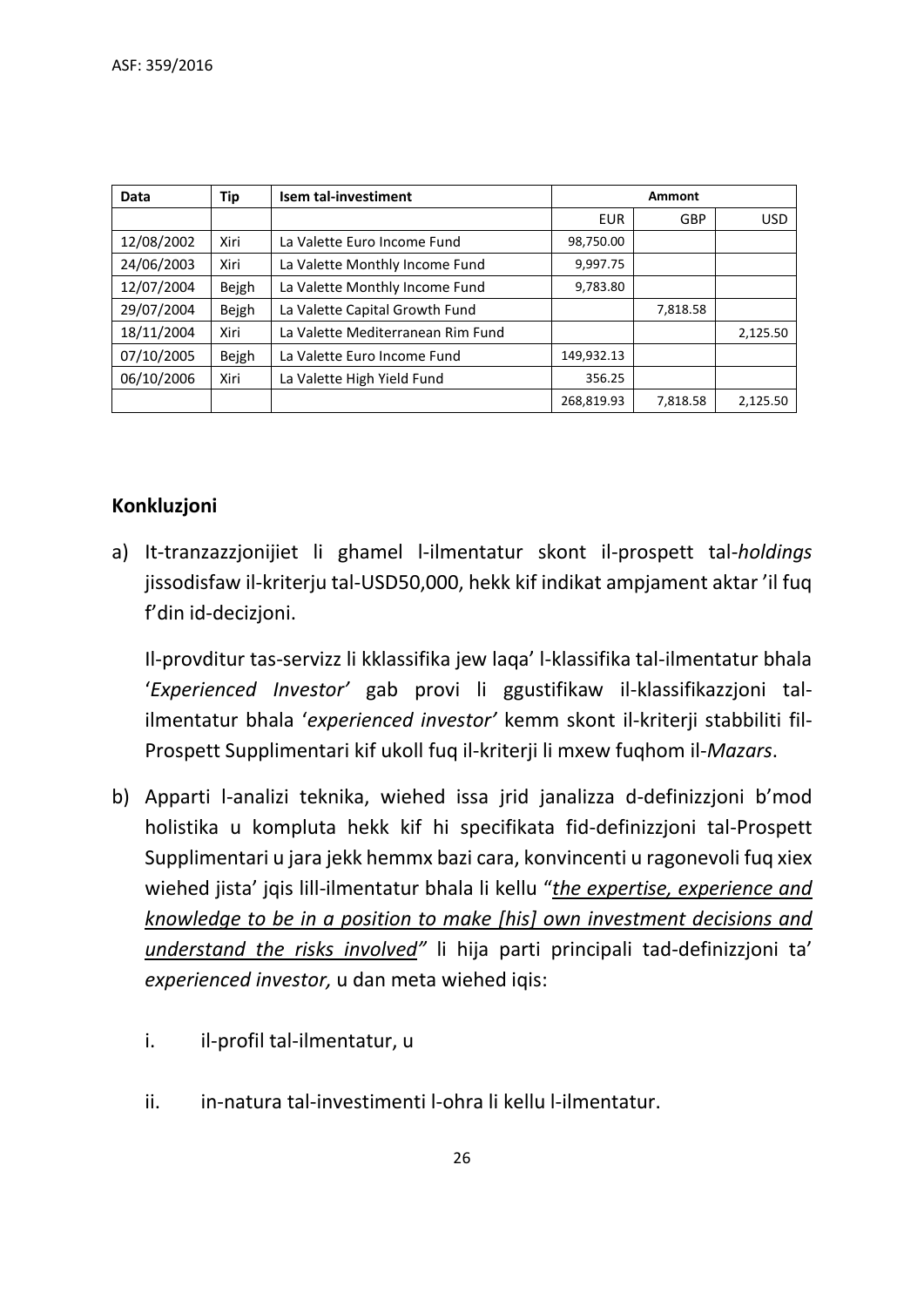Fir-rigward tal-ewwel punt, ma jirrizultax li hemm inkonsistenzi bejn il-profil kif deskritt mill-ilmentatur innifsu fl-*affidavit* u u x-xhieda ta' Alex Bezzina. Bi profil deskritt bhala ta' riskju medju, ma hemmx indikazzjoni li fil-principju linvestiment fil-*LVMMPF* ma kienx idoneju ghall-ilmentatur fil-kuntest talportafoll ta' investimenti li kellu.

Dan jorbot mat-tieni punt. Kemm mix-xhieda, kif ukoll mil-lista ta' investimenti pprezentata mill-provditur tas-servizz, jirrizulta li l-ilmentatur kien investitur prolifiku u kellu firxa ta' investimenti, uhud minnhom f'ammonti sostanzjali. Alex Bezzina qal li l-investiment li ghamel l-ilmentatur fil-*LVMMPF* kien jigi biss xi 4% mill-portafoll kollu li kellu l-ilmentatur.

Dan huwa dettall importanti ghax juri li l-*LVMMPF* kien jifforma parti minn portafoll wiesa'. Irid jigi osservat li l-ilmentatur ma cahadx dak li xehed Alex Bezzina, kemm fir-rigward tan-natura ta' investimenti li kellu (kemm malprovditur u anke fuq il-Borza), kif ukoll dwar il-persentagg li kellu investit fil-*LVMMPF* imqabbel mal-portafoll kollu tieghu. Johrog car li l-ilmentatur kien qed jifrex ir-riskju bejn diversi investimenti.

Minn dan kollu, huwa evidenti li l-ilmentatur kellu esperjenza wiesgha flinvestimenti u, kif mistenni, kien jiehu interess ghax kien isaqsi ta' spiss waqt laqghat li kien ikollu mar-rapprezentant tal-provditur.

Huwa evidenti wkoll li fuq perjodu ta' zmien, bejn l-ilmentatur u r-rapprezentant tal-provditur, inbniet relazzjoni professjonali u ta' fiducja. Tant hu hekk li meta r-rapprezentant beda jara l-valur tal-*LVMMPF* jinzel, kien hu li rrakkomanda lillilmentatur biex johrog minnu kif, fil-fatt, sar darbtejn.

Fl-ahhar nett, l-Arbitru josserva li l-ilmentatur abbina t-talba tieghu ghal kumpens mal-fatt li kien hemm "*issues with the management of the fund". <sup>70</sup>* Irraguni ghala l-ilmentatur ressaq dan l-ilment ma kinitx relatata jew ibbazata fuq il-gestjoni tal-Fond imma dwar il-fatt li kien hassu aggravat meta kien infurmat li gie meqjus bhala li kien investitur ta' esperjenza.

 $\overline{a}$ 

 $70$  A fol 6